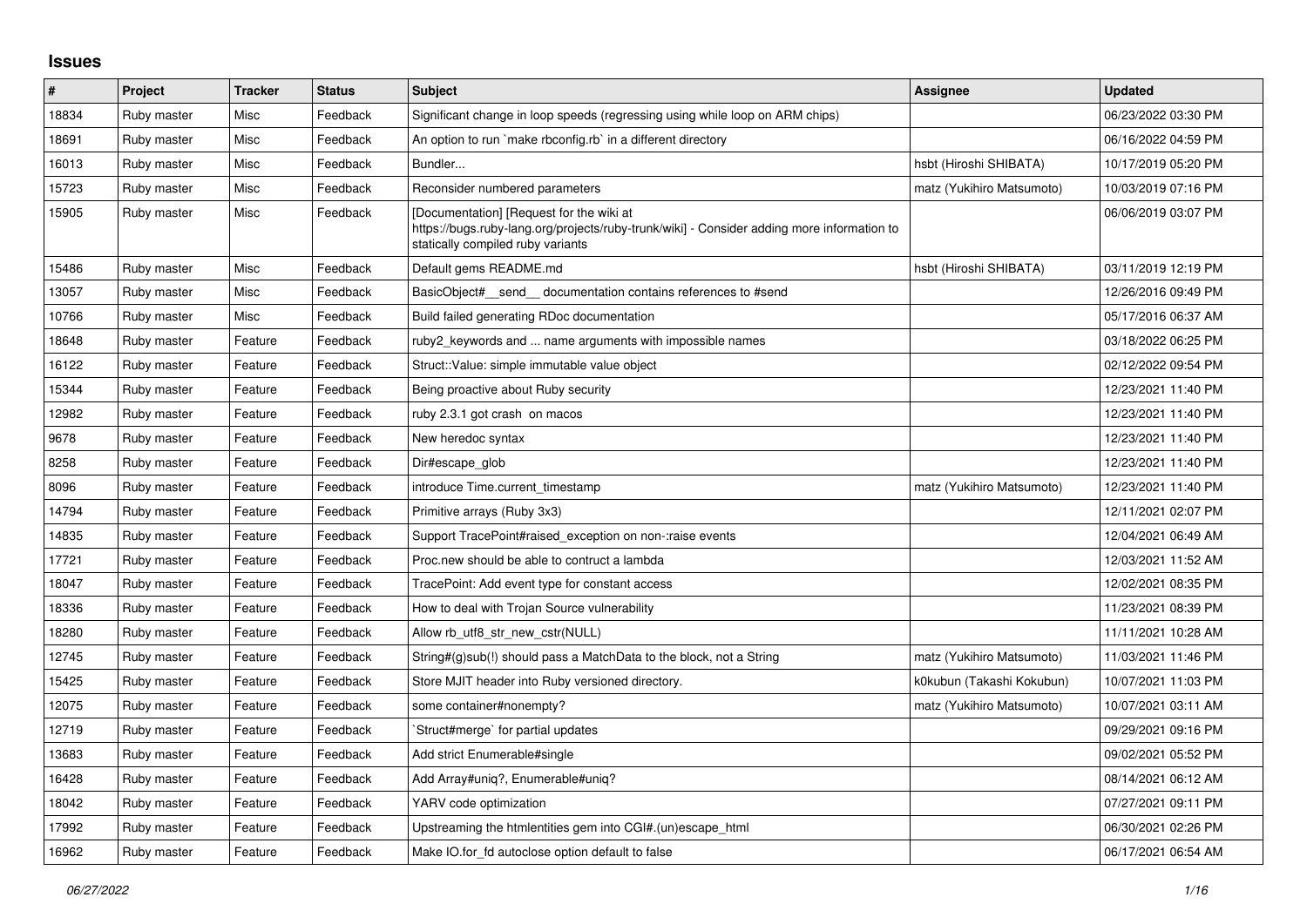| $\vert$ # | Project     | <b>Tracker</b> | <b>Status</b> | <b>Subject</b>                                                                                                                   | <b>Assignee</b>           | <b>Updated</b>      |
|-----------|-------------|----------------|---------------|----------------------------------------------------------------------------------------------------------------------------------|---------------------------|---------------------|
| 12133     | Ruby master | Feature        | Feedback      | Ability to exclude start when defining a range                                                                                   |                           | 04/07/2021 06:49 AM |
| 17685     | Ruby master | Feature        | Feedback      | Marshal format for out of band buffer objects                                                                                    |                           | 03/24/2021 07:39 AM |
| 15752     | Ruby master | Feature        | Feedback      | A dedicated module for experimental features                                                                                     |                           | 03/17/2021 04:38 AM |
| 13303     | Ruby master | Feature        | Feedback      | String#any? as !String#empty?                                                                                                    | matz (Yukihiro Matsumoto) | 02/23/2021 05:14 PM |
| 17520     | Ruby master | Feature        | Feedback      | Allow symbols starting with number, e.g. : 2_weeks                                                                               |                           | 02/09/2021 10:36 PM |
| 17598     | Ruby master | Feature        | Feedback      | $0000000000000010$                                                                                                               |                           | 02/03/2021 01:13 AM |
| 17278     | Ruby master | Feature        | Feedback      | On-demand sharing of constants for Ractor                                                                                        |                           | 02/01/2021 04:24 PM |
| 12607     | Ruby master | Feature        | Feedback      | Ruby needs an atomic integer                                                                                                     | ko1 (Koichi Sasada)       | 01/29/2021 12:28 PM |
| 17342     | Ruby master | Feature        | Feedback      | Hash#fetch set                                                                                                                   |                           | 12/17/2020 05:28 AM |
| 9713      | Ruby master | Feature        | Feedback      | FILE return unexpected encoding - breaks Dir.glob                                                                                | cruby-windows             | 12/10/2020 09:13 AM |
| 7511      | Ruby master | Feature        | Feedback      | short-circuiting logical implication operator                                                                                    | matz (Yukihiro Matsumoto) | 12/10/2020 08:55 AM |
| 5522      | Ruby master | Feature        | Feedback      | Numeric#finite? Numeric#infinite? Numeric#nan? 000                                                                               | mrkn (Kenta Murata)       | 12/10/2020 08:54 AM |
| 9076      | Ruby master | Feature        | Feedback      | New one-argument block syntax: &.                                                                                                |                           | 12/10/2020 08:53 AM |
| 6806      | Ruby master | Feature        | Feedback      | Support functional programming: forbid instance/class variables for<br>ModuleName::method_name, allow for ModuleName.method_name | matz (Yukihiro Matsumoto) | 12/10/2020 08:53 AM |
| 10042     | Ruby master | Feature        | Feedback      | Deprecate postfix rescue syntax for removal in 3.0                                                                               | matz (Yukihiro Matsumoto) | 12/10/2020 08:53 AM |
| 7986      | Ruby master | Feature        | Feedback      | Custom case statement comparison method                                                                                          |                           | 12/10/2020 08:50 AM |
| 5521      | Ruby master | Feature        | Feedback      | Numeric#rational? <sup>[</sup> ]Numeric#complex? <sup>[]</sup> Numeric#float? <sup>[10]</sup>                                    | matz (Yukihiro Matsumoto) | 12/10/2020 08:49 AM |
| 5514      | Ruby master | Feature        | Feedback      | Numeric III quotient II quotrem IIII                                                                                             | matz (Yukihiro Matsumoto) | 12/10/2020 08:49 AM |
| 7796      | Ruby master | Feature        | Feedback      | Hash#keys should return a set                                                                                                    |                           | 12/10/2020 08:49 AM |
| 6219      | Ruby master | Feature        | Feedback      | Return value of Hash#store                                                                                                       | matz (Yukihiro Matsumoto) | 12/10/2020 08:46 AM |
| 17384     | Ruby master | Feature        | Feedback      | shorthand of Hash#merge                                                                                                          |                           | 12/10/2020 06:14 AM |
| 8421      | Ruby master | Feature        | Feedback      | add Enumerable#find_map and Enumerable#find_all_map                                                                              |                           | 11/29/2020 11:40 PM |
| 17265     | Ruby master | Feature        | Feedback      | Add `Bool` module                                                                                                                | matz (Yukihiro Matsumoto) | 10/26/2020 09:44 AM |
| 16851     | Ruby master | Feature        | Feedback      | Ruby hashing algorithm could be improved using Tabulation Hashing                                                                |                           | 10/22/2020 09:18 AM |
| 16994     | Ruby master | Feature        | Feedback      | Sets: shorthand for frozen sets of symbols / strings                                                                             |                           | 09/25/2020 08:15 PM |
| 17170     | Ruby master | Feature        | Feedback      | Numeric.zero, Numeric.one                                                                                                        |                           | 09/16/2020 01:36 AM |
| 13000     | Ruby master | Feature        | Feedback      | Implement Set#include? with Hash#include?                                                                                        | knu (Akinori MUSHA)       | 09/11/2020 08:18 PM |
| 17147     | Ruby master | Feature        | Feedback      | New method to get frozen strings from String objects                                                                             |                           | 09/07/2020 01:41 AM |
| 5628      | Ruby master | Feature        | Feedback      | Module#basename                                                                                                                  | matz (Yukihiro Matsumoto) | 08/29/2020 05:01 PM |
| 16848     | Ruby master | Feature        | Feedback      | Allow callables in \$LOAD PATH                                                                                                   |                           | 06/26/2020 02:15 PM |
| 6602      | Ruby master | Feature        | Feedback      | Tail call optimization: enable by default?                                                                                       | ko1 (Koichi Sasada)       | 06/13/2020 01:31 AM |
| 13257     | Ruby master | Feature        | Feedback      | Symbol#singleton_class should be undef                                                                                           |                           | 06/01/2020 09:41 PM |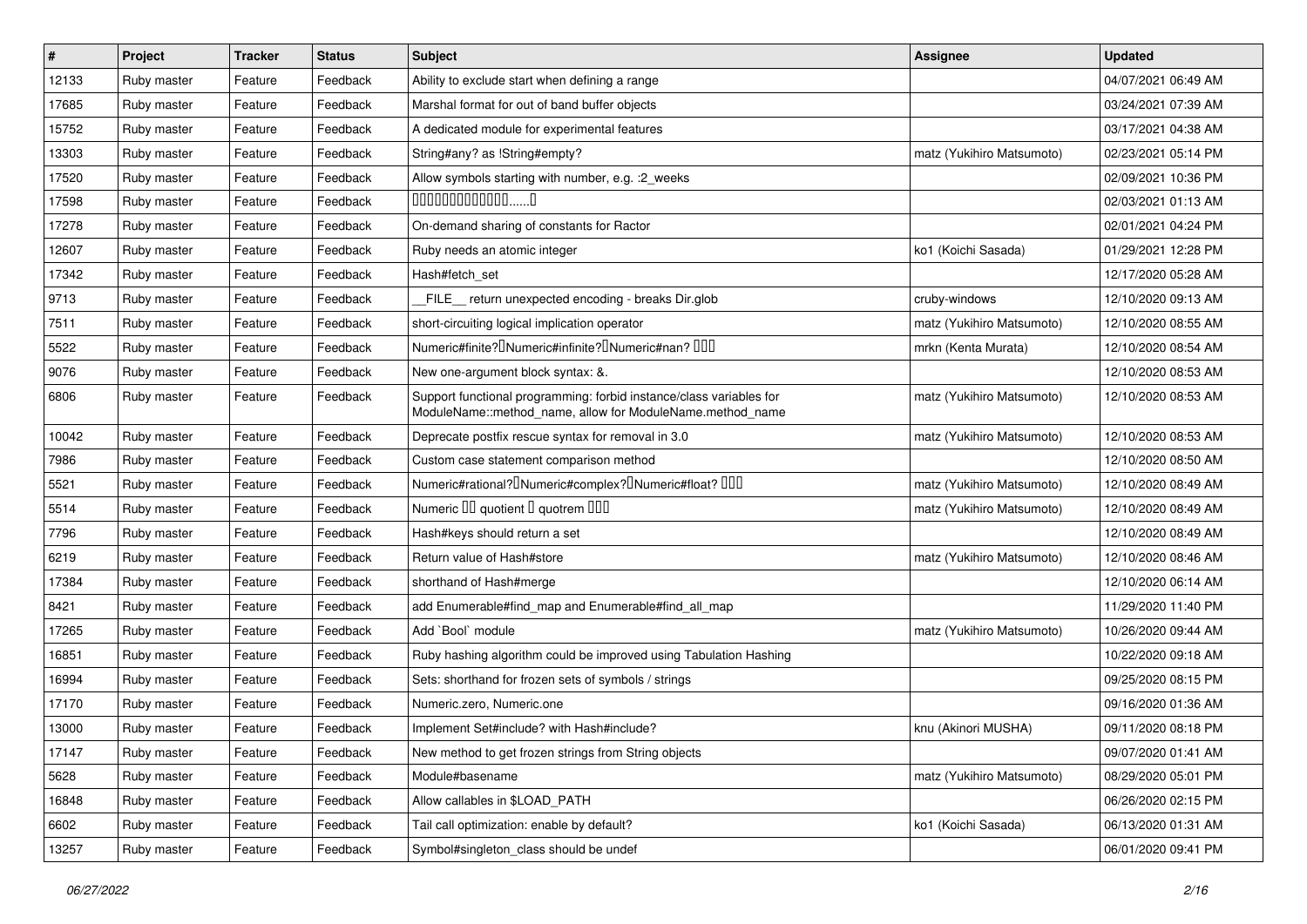| $\vert$ # | Project     | <b>Tracker</b> | <b>Status</b> | <b>Subject</b>                                                                                         | <b>Assignee</b>                | <b>Updated</b>      |
|-----------|-------------|----------------|---------------|--------------------------------------------------------------------------------------------------------|--------------------------------|---------------------|
| 15771     | Ruby master | Feature        | Feedback      | Add `String#split` option to set `split_type string` with a single space separator                     |                                | 05/27/2020 09:19 PM |
| 16699     | Ruby master | Feature        | Feedback      | Silence/ignore particular warnings from some parts of the code (in a .rb file)                         |                                | 03/20/2020 09:24 PM |
| 3647      | Ruby master | Feature        | Feedback      | Array#sample(n, replace=false)                                                                         | mrkn (Kenta Murata)            | 03/11/2020 02:09 AM |
| 15722     | Ruby master | Feature        | Feedback      | `Kernel#case?`                                                                                         |                                | 02/29/2020 07:25 AM |
| 8026      | Ruby master | Feature        | Feedback      | Need Module#prepended_modules                                                                          | matz (Yukihiro Matsumoto)      | 01/16/2020 06:12 AM |
| 8172      | Ruby master | Feature        | Feedback      | IndexError-returning counterparts to destructive Array methods                                         |                                | 12/30/2019 07:19 PM |
| 9602      | Ruby master | Feature        | Feedback      | Logic with `Enumerable#grep`                                                                           | matz (Yukihiro Matsumoto)      | 12/01/2019 05:23 PM |
| 15123     | Ruby master | Feature        | Feedback      | Enumerable#compact proposal                                                                            | matz (Yukihiro Matsumoto)      | 10/30/2019 07:30 PM |
| 16021     | Ruby master | Feature        | Feedback      | floor/ceil/round/truncate should accept a :step argument                                               |                                | 09/19/2019 03:20 PM |
| 6727      | Ruby master | Feature        | Feedback      | Add Array#rest (with implementation)                                                                   | matz (Yukihiro Matsumoto)      | 08/14/2019 08:51 AM |
| 16017     | Ruby master | Feature        | Feedback      | String and Array Slices                                                                                |                                | 07/24/2019 07:28 AM |
| 11300     | Ruby master | Feature        | Feedback      | [PATCH] Add String#bin for parity with #hex and #oct.                                                  |                                | 07/23/2019 06:11 PM |
| 10867     | Ruby master | Feature        | Feedback      | An ATOMIC_GET operation should be written and used.                                                    |                                | 07/23/2019 03:13 PM |
| 8077      | Ruby master | Feature        | Feedback      | Returning Dir objects from C extensions                                                                |                                | 07/15/2019 10:48 PM |
| 10394     | Ruby master | Feature        | Feedback      | An instance method on Enumerator that evaluates the block under with self being the<br>block variable. |                                | 04/30/2019 11:58 AM |
| 12698     | Ruby master | Feature        | Feedback      | Method to delete a substring by regex match                                                            |                                | 04/25/2019 01:05 PM |
| 13677     | Ruby master | Feature        | Feedback      | Add more details to error "Name or service not known (SocketError)"                                    |                                | 04/01/2019 09:12 AM |
| 15632     | Ruby master | Feature        | Feedback      | Dynamic method references                                                                              |                                | 03/18/2019 08:24 PM |
| 15612     | Ruby master | Feature        | Feedback      | A construct to restrict the scope of local variables                                                   |                                | 02/20/2019 01:55 AM |
| 15606     | Ruby master | Feature        | Feedback      | Precedence of $-\omega$ and $+\omega$                                                                  |                                | 02/16/2019 06:02 AM |
| 6256      | Ruby master | Feature        | Feedback      | Slightly improve ruby_qsort performance                                                                | MartinBosslet (Martin Bosslet) | 01/10/2019 01:51 PM |
| 6118      | Ruby master | Feature        | Feedback      | Hash#keys_of(values), returns related keys of given values                                             | matz (Yukihiro Matsumoto)      | 01/10/2019 08:16 AM |
| 13822     | Ruby master | Feature        | Feedback      | Time.dst_changes(t=Time.now.year)                                                                      |                                | 12/13/2018 01:31 AM |
| 15049     | Ruby master | Feature        | Feedback      | [Request] Easily access all keyword arguments within a method                                          |                                | 10/15/2018 05:36 PM |
| 11098     | Ruby master | Feature        | Feedback      | Thread-level allocation counting                                                                       |                                | 10/09/2018 01:52 AM |
| 14105     | Ruby master | Feature        | Feedback      | Introduce xor as alias for Set#^                                                                       | knu (Akinori MUSHA)            | 06/27/2018 10:56 AM |
| 11538     | Ruby master | Feature        | Feedback      | ensure variable syntax                                                                                 |                                | 06/06/2018 10:21 AM |
| 14778     | Ruby master | Feature        | Feedback      | Make Object#dup accept a block                                                                         |                                | 05/27/2018 07:52 AM |
| 14390     | Ruby master | Feature        | Feedback      | UnboundMethod#to proc                                                                                  |                                | 05/18/2018 03:24 AM |
| 8573      | Ruby master | Feature        | Feedback      | Add String#format method(not an alias of String#%)                                                     |                                | 04/18/2018 09:59 AM |
| 2149      | Ruby master | Feature        | Feedback      | Pathname#include?                                                                                      | akr (Akira Tanaka)             | 03/15/2018 08:19 AM |
| 14417     | Ruby master | Feature        | Feedback      | String#sub / String#gsub 00000 Symbol 0 Hash00000000000                                                |                                | 02/04/2018 01:05 PM |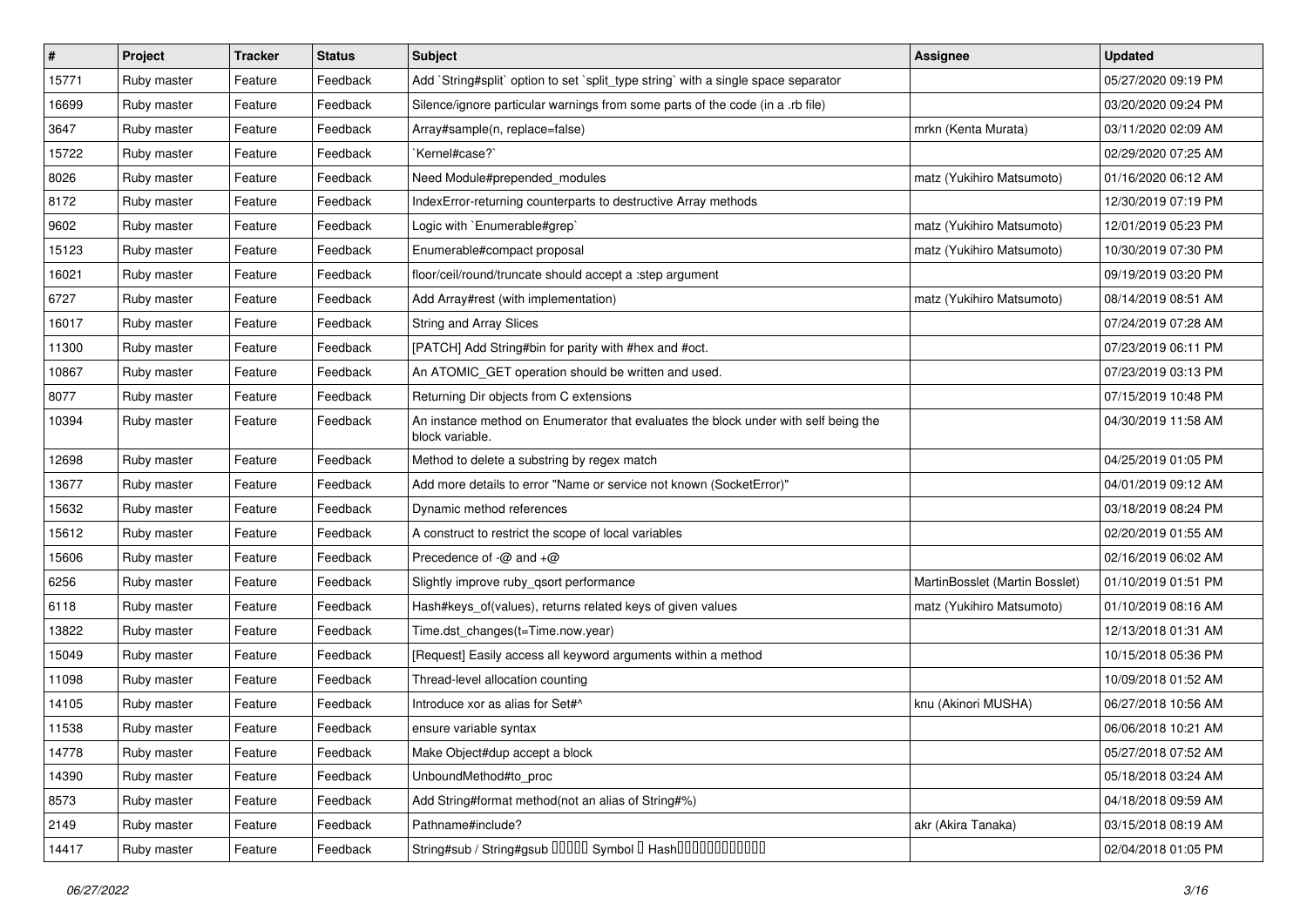| $\vert$ # | Project     | <b>Tracker</b> | <b>Status</b> | <b>Subject</b>                                                          | Assignee                  | <b>Updated</b>      |
|-----------|-------------|----------------|---------------|-------------------------------------------------------------------------|---------------------------|---------------------|
| 10355     | Ruby master | Feature        | Feedback      | Feature request: Module#prepended?(mod)                                 | matz (Yukihiro Matsumoto) | 01/05/2018 09:01 PM |
| 10351     | Ruby master | Feature        | Feedback      | [PATCH] prevent CVE-2014-6277                                           |                           | 01/05/2018 09:01 PM |
| 10064     | Ruby master | Feature        | Feedback      | &:symbol in when clause                                                 | matz (Yukihiro Matsumoto) | 01/05/2018 09:01 PM |
| 8707      | Ruby master | Feature        | Feedback      | Hash#reverse_each                                                       | matz (Yukihiro Matsumoto) | 01/05/2018 09:00 PM |
| 9777      | Ruby master | Feature        | Feedback      | Feature Proposal: Proc#to_lambda                                        |                           | 01/05/2018 09:00 PM |
| 8981      | Ruby master | Feature        | Feedback      | Suggestion for CreateProcess flags with rubyw on windows                | cruby-windows             | 01/05/2018 09:00 PM |
| 8788      | Ruby master | Feature        | Feedback      | use eventfd on newer Linux instead of pipe for timer thread             |                           | 12/25/2017 06:15 PM |
| 8725      | Ruby master | Feature        | Feedback      | Possibility to get a signal handler without changing it                 | ko1 (Koichi Sasada)       | 12/25/2017 06:15 PM |
| 8062      | Ruby master | Feature        | Feedback      | Argument error stack trace to specify the 'called' method               |                           | 12/25/2017 06:15 PM |
| 7939      | Ruby master | Feature        | Feedback      | Alternative curry function creation                                     | matz (Yukihiro Matsumoto) | 12/25/2017 06:15 PM |
| 7652      | Ruby master | Feature        | Feedback      | Add FreeMiNT support to Ruby                                            | nobu (Nobuyoshi Nakada)   | 12/25/2017 06:15 PM |
| 7240      | Ruby master | Feature        | Feedback      | Inheritable #included/#extended Hooks For Modules                       |                           | 12/25/2017 06:15 PM |
| 7114      | Ruby master | Feature        | Feedback      | New classes: `HumanTime::LocalTime`, `HumanTime::Duration`              |                           | 12/25/2017 06:15 PM |
| 6808      | Ruby master | Feature        | Feedback      | Implicit index for enumerations                                         |                           | 12/25/2017 06:15 PM |
| 6793      | Ruby master | Feature        | Feedback      | easier ability to "run as the currently running ruby"                   |                           | 12/25/2017 06:15 PM |
| 6792      | Ruby master | Feature        | Feedback      | request for easier system properties access                             |                           | 12/25/2017 06:15 PM |
| 6744      | Ruby master | Feature        | Feedback      | ruby unable to run system commands that require elevated privileges     | usa (Usaku NAKAMURA)      | 12/25/2017 06:15 PM |
| 6737      | Ruby master | Feature        | Feedback      | Add Hash#read and alias as #[].                                         |                           | 12/25/2017 06:15 PM |
| 6697      | Ruby master | Feature        | Feedback      | [PATCH] Add Kernel#Symbol conversion method like String(), Array() etc. | matz (Yukihiro Matsumoto) | 12/25/2017 06:15 PM |
| 6515      | Ruby master | Feature        | Feedback      | array.c: added method that verifies if an Array is part of another      | matz (Yukihiro Matsumoto) | 12/25/2017 06:15 PM |
| 6507      | Ruby master | Feature        | Feedback      | <b>File Literal</b>                                                     |                           | 12/25/2017 06:15 PM |
| 6478      | Ruby master | Feature        | Feedback      | BasicObject#_class_                                                     | matz (Yukihiro Matsumoto) | 12/25/2017 06:15 PM |
| 6444      | Ruby master | Feature        | Feedback      | alias for String#index                                                  |                           | 12/25/2017 06:15 PM |
| 6442      | Ruby master | Feature        | Feedback      | <b>CRUDify Hash class</b>                                               | trans (Thomas Sawyer)     | 12/25/2017 06:15 PM |
| 6399      | Ruby master | Feature        | Feedback      | IO.read ignores valid open_args on Windows                              | usa (Usaku NAKAMURA)      | 12/25/2017 06:15 PM |
| 6367      | Ruby master | Feature        | Feedback      | #same? for Enumerable                                                   | matz (Yukihiro Matsumoto) | 12/25/2017 06:15 PM |
| 6315      | Ruby master | Feature        | Feedback      | handler to trace output of each line of code executed                   |                           | 12/25/2017 06:15 PM |
| 6263      | Ruby master | Feature        | Feedback      | Simple access to toplevel object (main)                                 |                           | 12/25/2017 06:15 PM |
| 5805      | Ruby master | Feature        | Feedback      | object_hexid                                                            |                           | 12/25/2017 06:15 PM |
| 5673      | Ruby master | Feature        | Feedback      | undef_method probably doesn't need to raise an error                    | matz (Yukihiro Matsumoto) | 12/25/2017 06:15 PM |
| 5644      | Ruby master | Feature        | Feedback      | add Enumerable#exclude? antonym                                         | matz (Yukihiro Matsumoto) | 12/25/2017 06:15 PM |
| 5606      | Ruby master | Feature        | Feedback      | String#each_match(regexp)                                               |                           | 12/25/2017 06:15 PM |
| 5360      | Ruby master | Feature        | Feedback      | BasicObject#binding                                                     |                           | 12/25/2017 06:15 PM |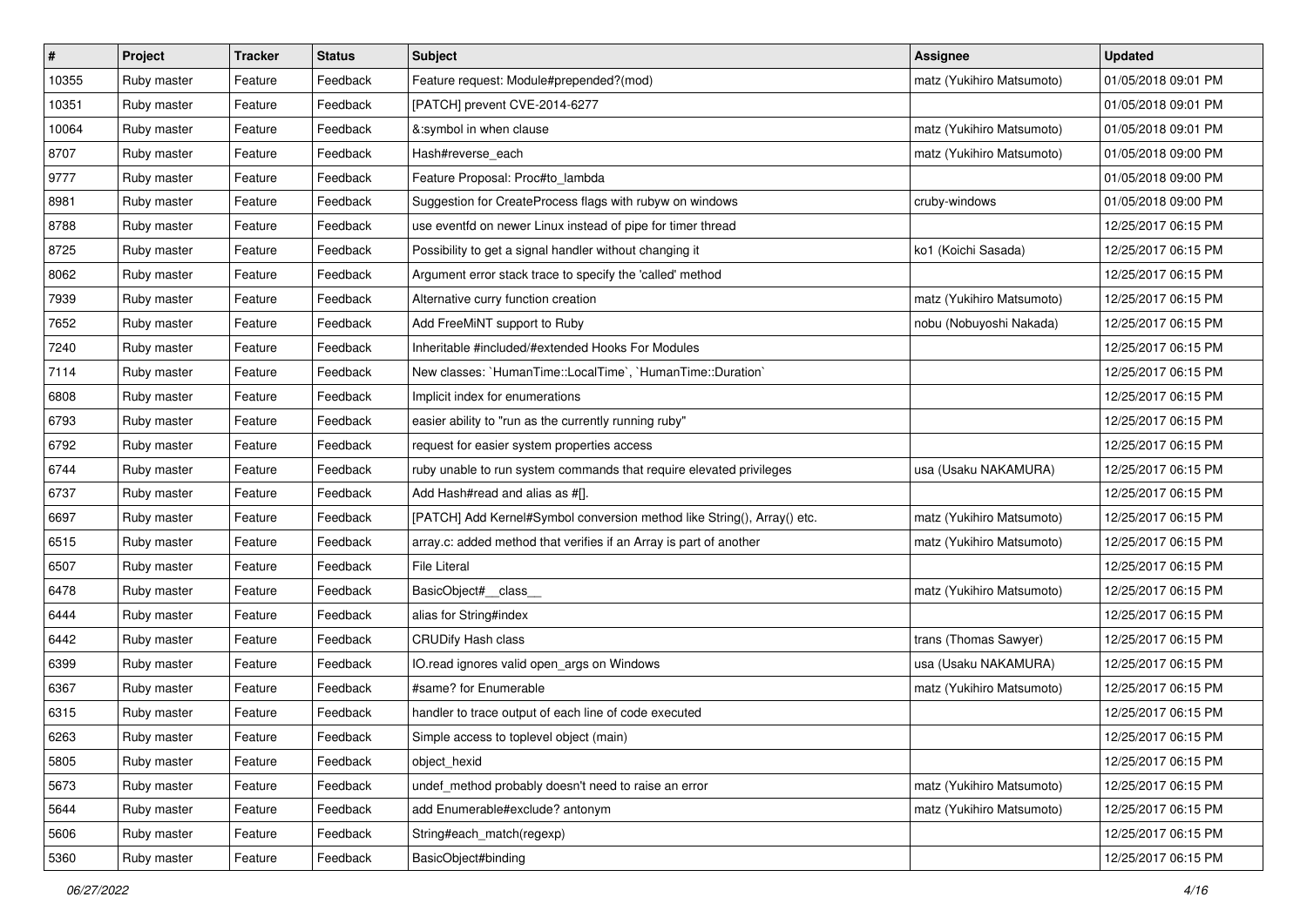| #     | Project     | <b>Tracker</b> | <b>Status</b> | Subject                                                                                                              | <b>Assignee</b>                     | <b>Updated</b>      |
|-------|-------------|----------------|---------------|----------------------------------------------------------------------------------------------------------------------|-------------------------------------|---------------------|
| 5174  | Ruby master | Feature        | Feedback      | Export ruby_init_prelude()                                                                                           | nobu (Nobuyoshi Nakada)             | 12/25/2017 06:15 PM |
| 5145  | Ruby master | Feature        | Feedback      | Function extension of Array#transpose                                                                                |                                     | 12/25/2017 06:15 PM |
| 4712  | Ruby master | Feature        | Feedback      | File.writable? inaccurate in windows                                                                                 |                                     | 12/25/2017 06:14 PM |
| 4645  | Ruby master | Feature        | Feedback      | Pass existing buffer to getsockopt                                                                                   |                                     | 12/25/2017 06:14 PM |
| 4264  | Ruby master | Feature        | Feedback      | General type coercion protocol for Ruby                                                                              | matz (Yukihiro Matsumoto)           | 12/25/2017 06:14 PM |
| 4046  | Ruby master | Feature        | Feedback      | Saving C's ** argv and cwd allows Ruby programs to reliably restart themselves                                       |                                     | 12/25/2017 06:14 PM |
| 3388  | Ruby master | Feature        | Feedback      | regexp support for start_with? and end_with?                                                                         | naruse (Yui NARUSE)                 | 12/25/2017 06:02 PM |
| 2715  | Ruby master | Feature        | Feedback      | Optimization to avoid spawning shell in Kernel#system call should check for failure<br>conditions                    |                                     | 12/25/2017 06:00 PM |
| 14116 | Ruby master | Feature        | Feedback      | Add Matrix #exponentiate method as Matlab's exp                                                                      | marcandre (Marc-Andre<br>Lafortune) | 11/20/2017 06:52 AM |
| 12854 | Ruby master | Feature        | Feedback      | Proc#curry should return an instance of the class, not Proc                                                          |                                     | 10/25/2017 09:59 PM |
| 8833  | Ruby master | Feature        | Feedback      | [PATCH] IPAddr#pred                                                                                                  | knu (Akinori MUSHA)                 | 10/21/2017 05:15 PM |
| 13923 | Ruby master | Feature        | Feedback      | Idiom to release resources safely, with less indentations                                                            |                                     | 09/26/2017 08:31 AM |
| 13613 | Ruby master | Feature        | Feedback      | Prefer that require/require_relative/load to tell us permission error if the target file is<br>unreadable            |                                     | 09/25/2017 12:16 PM |
| 13332 | Ruby master | Feature        | Feedback      | Forwardable#def_instance_delegator nil                                                                               | nobu (Nobuyoshi Nakada)             | 09/25/2017 08:20 AM |
| 11484 | Ruby master | Feature        | Feedback      | add output offset for readpartial/read_nonblock/etc                                                                  | matz (Yukihiro Matsumoto)           | 09/25/2017 07:28 AM |
| 12399 | Ruby master | Feature        | Feedback      | Restricted, safe version of `Kernel#eval`                                                                            |                                     | 06/13/2017 12:24 AM |
| 13588 | Ruby master | Feature        | Feedback      | Add Encoding#min_char_size, #max_char_size, #minmax_char_size                                                        |                                     | 05/29/2017 07:51 AM |
| 13559 | Ruby master | Feature        | Feedback      | Change implementation of Feature #6721                                                                               |                                     | 05/18/2017 12:31 PM |
| 13166 | Ruby master | Feature        | Feedback      | Feature Request: Byte Arrays for Ruby 3                                                                              |                                     | 03/31/2017 08:04 AM |
| 13290 | Ruby master | Feature        | Feedback      | A method to use a hash like in a case construction                                                                   |                                     | 03/13/2017 07:28 AM |
| 12735 | Ruby master | Feature        | Feedback      | <b>TCP Server documentation improvement</b>                                                                          | zzak (Zachary Scott)                | 03/01/2017 08:42 PM |
| 13207 | Ruby master | Feature        | Feedback      | Allow keyword local variable names like `class` or `for`                                                             |                                     | 02/13/2017 06:22 AM |
| 12957 | Ruby master | Feature        | Feedback      | A more OO way to create lambda Procs                                                                                 |                                     | 01/24/2017 08:43 PM |
| 12861 | Ruby master | Feature        | Feedback      | super in a block can be either lexically or dynamically scoped depending on how the<br>block is invoked              | matz (Yukihiro Matsumoto)           | 12/21/2016 05:20 PM |
| 13025 | Ruby master | Feature        | Feedback      | String equality operator does not perform implicit conversion                                                        |                                     | 12/12/2016 07:18 AM |
| 12715 | Ruby master | Feature        | Feedback      | Allow ruby hackers to omit having to specify class or module mandatory, if they know<br>exactly what they want to do |                                     | 11/25/2016 09:01 AM |
| 12964 | Ruby master | Feature        | Feedback      | Add sub? and gsub? method to string class.                                                                           |                                     | 11/22/2016 10:13 AM |
| 4147  | Ruby master | Feature        | Feedback      | Array#sample 00000000                                                                                                |                                     | 11/21/2016 04:59 AM |
| 12138 | Ruby master | Feature        | Feedback      | Support `Kernel#load_with_env(filename, cbase: SomeMod, cref: someMod, binding:<br>SomeMod) # => obj`                |                                     | 09/29/2016 11:44 PM |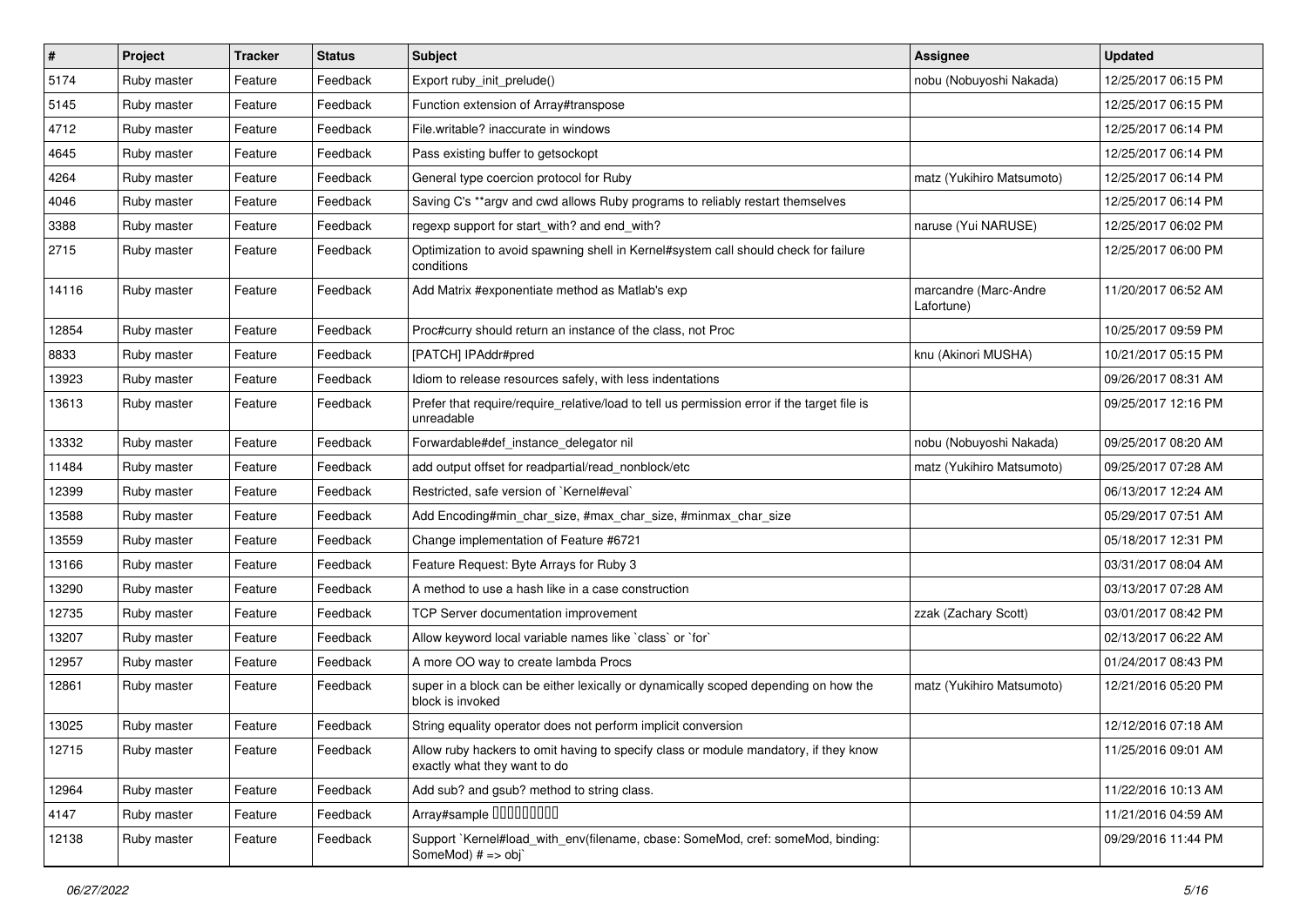| #     | Project     | <b>Tracker</b> | <b>Status</b> | Subject                                                                                                  | <b>Assignee</b>           | <b>Updated</b>      |
|-------|-------------|----------------|---------------|----------------------------------------------------------------------------------------------------------|---------------------------|---------------------|
| 12744 | Ruby master | Feature        | Feedback      | Add str.reverse_each_char and str.reverse_chars                                                          |                           | 09/16/2016 10:41 AM |
| 8365  | Ruby master | Feature        | Feedback      | Make variables objects                                                                                   | matz (Yukihiro Matsumoto) | 08/19/2016 07:21 PM |
| 12481 | Ruby master | Feature        | Feedback      | Add Array#view to allow opt-in copy-on-write sharing of Array contents                                   |                           | 07/19/2016 09:08 AM |
| 12459 | Ruby master | Feature        | Feedback      | Add type coercion option to ARGV getopts arguements.                                                     |                           | 06/06/2016 08:37 AM |
| 3001  | Ruby master | Feature        | Feedback      | Ruby stdlib: Benchmark::Tms #memberwise drops labels                                                     |                           | 05/24/2016 01:42 PM |
| 12263 | Ruby master | Feature        | Feedback      | Feature request: &&. operator (shorthand for foo && foo.method)                                          |                           | 05/22/2016 06:03 AM |
| 6739  | Ruby master | Feature        | Feedback      | One-line rescue statement should support specifying an exception class                                   | matz (Yukihiro Matsumoto) | 05/18/2016 12:42 AM |
| 12357 | Ruby master | Feature        | Feedback      | Random#initialize with a String                                                                          |                           | 05/17/2016 05:20 PM |
| 12242 | Ruby master | Feature        | Feedback      | Is it worth adding collision probability of SecureRandom functions in RubyDoc?                           |                           | 05/15/2016 07:56 AM |
| 12304 | Ruby master | Feature        | Feedback      | String#split with a block                                                                                |                           | 04/21/2016 12:29 AM |
| 11997 | Ruby master | Feature        | Feedback      | A method to read a file with interpolations                                                              |                           | 03/17/2016 01:13 PM |
| 12042 | Ruby master | Feature        | Feedback      | A better interface that returns a list of local variables available where the exception is<br>raised     |                           | 02/03/2016 05:10 AM |
| 3356  | Ruby master | Feature        | Feedback      | Add GetShortPathName to ruby                                                                             | usa (Usaku NAKAMURA)      | 01/21/2016 02:27 PM |
| 11911 | Ruby master | Feature        | Feedback      | Immutable method definitions and/or static dispatch                                                      |                           | 01/03/2016 07:04 AM |
| 11918 | Ruby master | Feature        | Feedback      | Make #finite? consistent with #nonzero?                                                                  |                           | 12/29/2015 03:28 PM |
| 11824 | Ruby master | Feature        | Feedback      | Add Enumerator#to_ary for added implicit behavior                                                        |                           | 12/15/2015 09:48 PM |
| 11791 | Ruby master | Feature        | Feedback      | The literal quotes should accept more quote characters (aka more unicode characters)                     |                           | 12/09/2015 12:45 AM |
| 10930 | Ruby master | Feature        | Feedback      | Allow splat operator to work for string interpolation                                                    |                           | 12/05/2015 04:53 AM |
| 11530 | Ruby master | Feature        | Feedback      | unicode planes                                                                                           |                           | 09/21/2015 05:46 AM |
| 11529 | Ruby master | Feature        | Feedback      | extensible % literal declarations                                                                        |                           | 09/17/2015 05:57 PM |
| 5102  | Ruby master | Feature        | Feedback      | [ext/openssl] Purpose of OpenSSL::PKCS12.new / Allow changing the password                               |                           | 09/13/2015 03:33 AM |
| 5103  | Ruby master | Feature        | Feedback      | [ext/openssl] Object equality for objects based on ASN.1 structures                                      |                           | 09/13/2015 03:32 AM |
| 11348 | Ruby master | Feature        | Feedback      | TracePoint API needs events for fiber's switching                                                        | ko1 (Koichi Sasada)       | 09/01/2015 09:12 AM |
| 6251  | Ruby master | Feature        | Feedback      | Magic comments for compile options                                                                       | matz (Yukihiro Matsumoto) | 08/21/2015 11:47 PM |
| 10211 | Ruby master | Feature        | Feedback      | Implement Signal.current_trap(sig)                                                                       |                           | 08/09/2015 01:00 PM |
| 11139 | Ruby master | Feature        | Feedback      | [PATCH] socket: support accept `sock_nonblock: (true false)'                                             | akr (Akira Tanaka)        | 07/02/2015 01:30 AM |
| 11087 | Ruby master | Feature        | Feedback      | Method to retrieve {local, global, instance} variables as a Hash                                         | matz (Yukihiro Matsumoto) | 06/12/2015 09:13 AM |
| 11227 | Ruby master | Feature        | Feedback      | May it be possible to add some symbols to IO.new()?                                                      |                           | 06/06/2015 03:57 AM |
| 11154 | Ruby master | Feature        | Feedback      | Postfix '!?' can use as the valid function identifier.                                                   |                           | 05/18/2015 04:49 PM |
| 10844 | Ruby master | Feature        | Feedback      | TracePoint API needs an event to inform about creating/removing a new frame without<br>calling something | ko1 (Koichi Sasada)       | 03/02/2015 06:38 PM |
| 10482 | Ruby master | Feature        | Feedback      | Allow ignored items to vary in `Enumerable#chunk`.                                                       |                           | 11/11/2014 10:08 AM |
| 10228 | Ruby master | Feature        | Feedback      | Statistics module                                                                                        |                           | 11/10/2014 11:01 PM |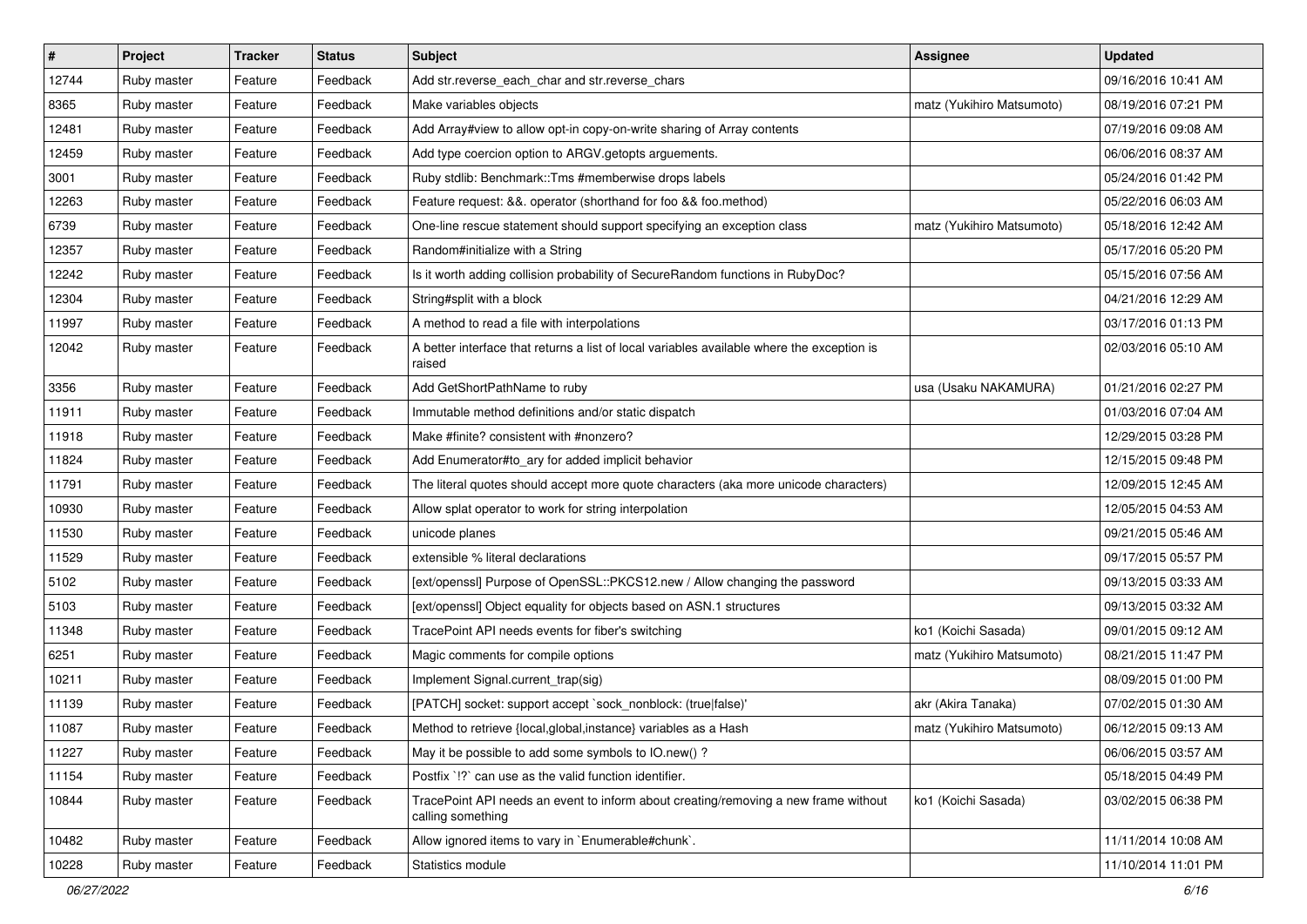| #     | Project     | <b>Tracker</b> | <b>Status</b> | <b>Subject</b>                                                                                                             | <b>Assignee</b>           | <b>Updated</b>      |
|-------|-------------|----------------|---------------|----------------------------------------------------------------------------------------------------------------------------|---------------------------|---------------------|
| 10381 | Ruby master | Feature        | Feedback      | Pathname#mkdir_p, Pathname#makedirs UUUU                                                                                   | akr (Akira Tanaka)        | 10/15/2014 04:27 AM |
| 10356 | Ruby master | Feature        | Feedback      | [PATCH 2/2] Remove unused internal functions                                                                               |                           | 10/10/2014 05:24 AM |
| 10270 | Ruby master | Feature        | Feedback      | Hash#insert                                                                                                                |                           | 09/21/2014 01:01 PM |
| 10254 | Ruby master | Feature        | Feedback      | Array#each and Array#map for nested arrays                                                                                 |                           | 09/19/2014 07:38 PM |
| 10059 | Ruby master | Feature        | Feedback      | [PATCH and SUGGEST] 0000000000000000000000000000000                                                                        |                           | 09/16/2014 11:54 AM |
| 8515  | Ruby master | Feature        | Feedback      | don't allow irb to dump output for forever and ever                                                                        |                           | 08/15/2014 09:20 PM |
| 10131 | Ruby master | Feature        | Feedback      | Greatest multiple of r not greater than x                                                                                  |                           | 08/14/2014 07:23 AM |
| 10108 | Ruby master | Feature        | Feedback      | NameError#name and nested constants                                                                                        |                           | 08/10/2014 04:37 AM |
| 9064  | Ruby master | Feature        | Feedback      | Add support for packages, like in Java                                                                                     | matz (Yukihiro Matsumoto) | 07/29/2014 02:07 AM |
| 10040 | Ruby master | Feature        | Feedback      | '%d' and '%t' shorthands for 'Date.new(*args)' and 'Time.new(*args)'                                                       |                           | 07/21/2014 03:42 AM |
| 10065 | Ruby master | Feature        | Feedback      | Make `gem env` command output valid YAML                                                                                   | drbrain (Eric Hodel)      | 07/20/2014 10:54 PM |
| 10047 | Ruby master | Feature        | Feedback      | Proposal for failesafe requires                                                                                            |                           | 07/17/2014 10:35 PM |
| 9963  | Ruby master | Feature        | Feedback      | Symbol.count                                                                                                               |                           | 07/11/2014 06:50 AM |
| 10018 | Ruby master | Feature        | Feedback      | Consider adding Sub-Includes as in include Foo::bar                                                                        |                           | 07/10/2014 12:49 AM |
| 9960  | Ruby master | Feature        | Feedback      | Add support for GNU --long options                                                                                         |                           | 06/21/2014 02:06 AM |
| 9548  | Ruby master | Feature        | Feedback      | Module curry                                                                                                               |                           | 03/11/2014 02:00 PM |
| 9552  | Ruby master | Feature        | Feedback      | Module map!                                                                                                                |                           | 03/09/2014 05:51 AM |
| 8168  | Ruby master | Feature        | Feedback      | Feature request: support for (single) statement lambda syntax/definition                                                   | matz (Yukihiro Matsumoto) | 01/11/2014 11:36 AM |
| 8863  | Ruby master | Feature        | Feedback      | New error class: UndefinedBehaviorError                                                                                    |                           | 01/11/2014 11:09 AM |
| 9099  | Ruby master | Feature        | Feedback      | Train emoji lambda operator                                                                                                |                           | 11/24/2013 01:48 AM |
| 8912  | Ruby master | Feature        | Feedback      | Exception.raise                                                                                                            |                           | 09/16/2013 06:23 AM |
| 8811  | Ruby master | Feature        | Feedback      | Counterpart to `Hash#key?` for `Array`                                                                                     |                           | 09/04/2013 02:12 AM |
| 8765  | Ruby master | Feature        | Feedback      | Literal for symbol with interpolation                                                                                      |                           | 08/19/2013 10:20 PM |
| 8422  | Ruby master | Feature        | Feedback      | add Enumerable#reverse_sort and Enumerable#reverse_sort_by                                                                 |                           | 06/14/2013 03:19 AM |
| 8520  | Ruby master | Feature        | Feedback      | Distinct to_s methods for Array, Hash                                                                                      | matz (Yukihiro Matsumoto) | 06/14/2013 12:37 AM |
| 8396  | Ruby master | Feature        | Feedback      | Allow easier destructuring of MatchData                                                                                    |                           | 06/02/2013 04:53 PM |
| 8371  | Ruby master | Feature        | Feedback      | Make some enumerators mimic arrays                                                                                         | matz (Yukihiro Matsumoto) | 06/02/2013 04:11 PM |
| 8269  | Ruby master | Feature        | Feedback      | stdlib: Add Find.each_file to accompany Find.find                                                                          |                           | 06/02/2013 03:53 PM |
| 8027  | Ruby master | Feature        | Feedback      | add the possibility to raise an exception in #included, #extended, #prepended, #inherited<br>and break the calling feature |                           | 06/02/2013 03:22 PM |
| 9208  | Ruby master | <b>Bug</b>     | Feedback      | Win32 ANSI color no longer works since revision 43331                                                                      | nobu (Nobuyoshi Nakada)   | 06/17/2022 09:35 AM |
| 8973  | Ruby master | Bug            | Feedback      | Allow to configure archlibdir for multiarch                                                                                | nobu (Nobuyoshi Nakada)   | 06/16/2022 08:22 AM |
| 10213 | Ruby master | Bug            | Feedback      | bundled gems ignored by make install                                                                                       | hsbt (Hiroshi SHIBATA)    | 06/10/2022 09:55 AM |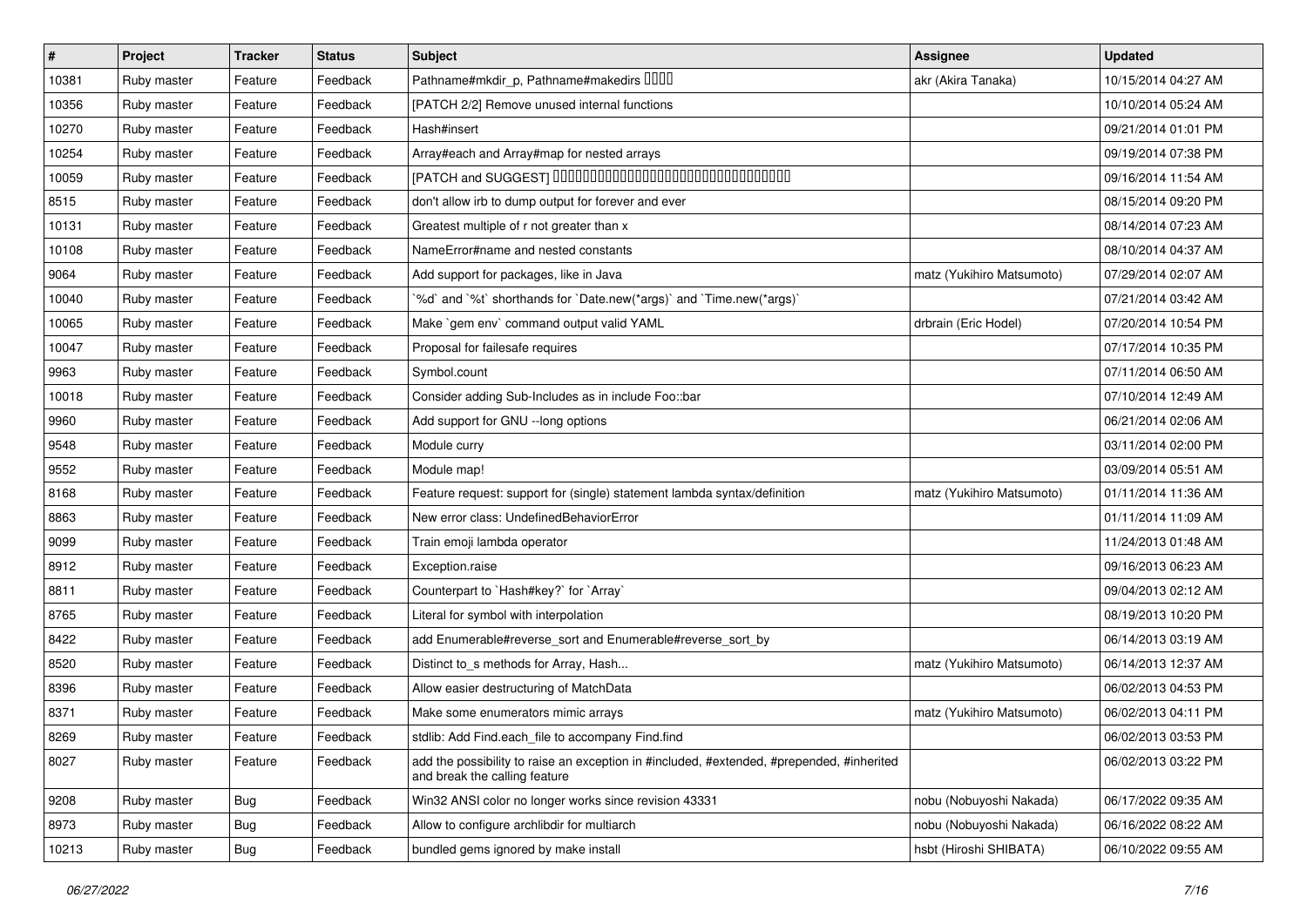| $\sharp$ | Project     | <b>Tracker</b> | <b>Status</b> | <b>Subject</b>                                                                                                         | Assignee                   | <b>Updated</b>      |
|----------|-------------|----------------|---------------|------------------------------------------------------------------------------------------------------------------------|----------------------------|---------------------|
| 9921     | Ruby master | Bug            | Feedback      | gmtime r, win32.h, and <string></string>                                                                               |                            | 06/10/2022 05:39 AM |
| 18081    | Ruby master | Bug            | Feedback      | addr2line.c: Wrong section for `DW_AT_ranges`                                                                          |                            | 06/09/2022 09:19 AM |
| 18121    | Ruby master | <b>Bug</b>     | Feedback      | addr2line.c: Endianness                                                                                                |                            | 06/09/2022 09:13 AM |
| 18123    | Ruby master | <b>Bug</b>     | Feedback      | addr2line.c: Define `SHF_COMPRESSED`                                                                                   |                            | 06/09/2022 09:11 AM |
| 17656    | Ruby master | <b>Bug</b>     | Feedback      | Improper functions shown in C level backtrace information                                                              |                            | 06/09/2022 08:40 AM |
| 16143    | Ruby master | <b>Bug</b>     | Feedback      | BOM UTF-8 is not removed after rewind                                                                                  |                            | 06/09/2022 06:51 AM |
| 14434    | Ruby master | Bug            | Feedback      | IO#reopen fails after EPIPE                                                                                            |                            | 06/09/2022 05:33 AM |
| 18811    | Ruby master | Bug            | Feedback      | PTY I/O not working on AIX 7.x                                                                                         | kanemoto (Yutaka Kanemoto) | 06/07/2022 07:18 AM |
| 18613    | Ruby master | <b>Bug</b>     | Feedback      | Voluntary wanted: Some signal-related tests fail on FreeBSD 13                                                         | knu (Akinori MUSHA)        | 05/30/2022 01:43 AM |
| 18785    | Ruby master | Bug            | Feedback      | RbConfig::MAKEFILE_CONFIG["warnflags"] contains "-Wno-cast-function-type" which is<br>not compatible with clang 13.0.0 |                            | 05/25/2022 06:39 PM |
| 12440    | Ruby master | Bug            | Feedback      | make test-all is not working on cygwin                                                                                 | cruby-cygwin               | 05/19/2022 08:20 AM |
| 18750    | Ruby master | <b>Bug</b>     | Feedback      | Segmentation fault on SIGINT when waiting in TracePoint handler                                                        |                            | 04/29/2022 10:47 AM |
| 18607    | Ruby master | <b>Bug</b>     | Feedback      | Ruby 2.7.5 fails to configure on macOS Monterey on mac with M1 Pro                                                     |                            | 03/04/2022 01:08 PM |
| 18430    | Ruby master | <b>Bug</b>     | Feedback      | Raspberry Pi 3.0.3 Compile Issue                                                                                       |                            | 12/28/2021 12:46 AM |
| 17765    | Ruby master | Bug            | Feedback      | Segmentation fault when calling String#gsub                                                                            |                            | 12/02/2021 06:57 PM |
| 16953    | Ruby master | Bug            | Feedback      | Windows bash bin files removed in master                                                                               |                            | 10/15/2021 01:57 AM |
| 18049    | Ruby master | <b>Bug</b>     | Feedback      | Cannot build ruby-3.0.2 on NetBSD                                                                                      |                            | 08/01/2021 12:36 AM |
| 11779    | Ruby master | <b>Bug</b>     | Feedback      | Module#using does not make sense as a method                                                                           | matz (Yukihiro Matsumoto)  | 06/17/2021 09:58 AM |
| 17132    | Ruby master | <b>Bug</b>     | Feedback      | vcs.rb doesn't detect git submodules as vcs                                                                            |                            | 08/31/2020 11:31 AM |
| 17008    | Ruby master | Bug            | Feedback      | JIT enabled on Windows can cause constant conhost pop-ups                                                              | k0kubun (Takashi Kokubun)  | 07/03/2020 08:29 PM |
| 15787    | Ruby master | <b>Bug</b>     | Feedback      | LoadError by EPERM on read-only volume                                                                                 |                            | 12/29/2019 06:46 AM |
| 13220    | Ruby master | <b>Bug</b>     | Feedback      | Enhance support of Unicode strings manipulation                                                                        |                            | 06/14/2019 08:58 PM |
| 14884    | Ruby master | <b>Bug</b>     | Feedback      | msys2 mingw32 'rake' has unexpected text at top of file                                                                |                            | 07/04/2018 11:20 PM |
| 9414     | Ruby master | Bug            | Feedback      | strftime returns incorrectly encoded string                                                                            | nobu (Nobuyoshi Nakada)    | 01/05/2018 09:00 PM |
| 4434     | Ruby master | Bug            | Feedback      | make test-all "-j10000" DODODODODODODODODO                                                                             | sorah (Sorah Fukumori)     | 12/25/2017 06:14 PM |
| 11410    | Ruby master | <b>Bug</b>     | Feedback      | Win32 Registry enumeration performs unnecessary string re-encoding which cause<br>UndefinedConversionError exceptions  |                            | 08/13/2015 06:57 AM |
| 18371    | Ruby master | Misc           | Assigned      | Release branches (release information in general)                                                                      | naruse (Yui NARUSE)        | 03/23/2022 10:32 PM |
| 16512    | Ruby master | Misc           | Assigned      | Improving `www.ruby-lang.org` reference by merging with `rubyreferences.github.io`                                     | zverok (Victor Shepelev)   | 02/01/2022 12:28 PM |
| 12911    | Ruby master | Misc           | Assigned      | Translate docs                                                                                                         |                            | 11/24/2021 04:52 AM |
| 17720    | Ruby master | Misc           | Assigned      | Cirrus CI to check non-x86 64 architecture cases by own machines                                                       | jaruga (Jun Aruga)         | 09/26/2021 10:24 AM |
| 16805    | Ruby master | Misc           | Assigned      | Coroutine's license is unclear                                                                                         | ReiOdaira (Rei Odaira)     | 07/01/2021 10:09 PM |
| 17662    | Ruby master | Misc           | Assigned      | The heredoc pattern used in tests does not syntax highlight correctly in many editors                                  | nobu (Nobuyoshi Nakada)    | 06/30/2021 12:54 PM |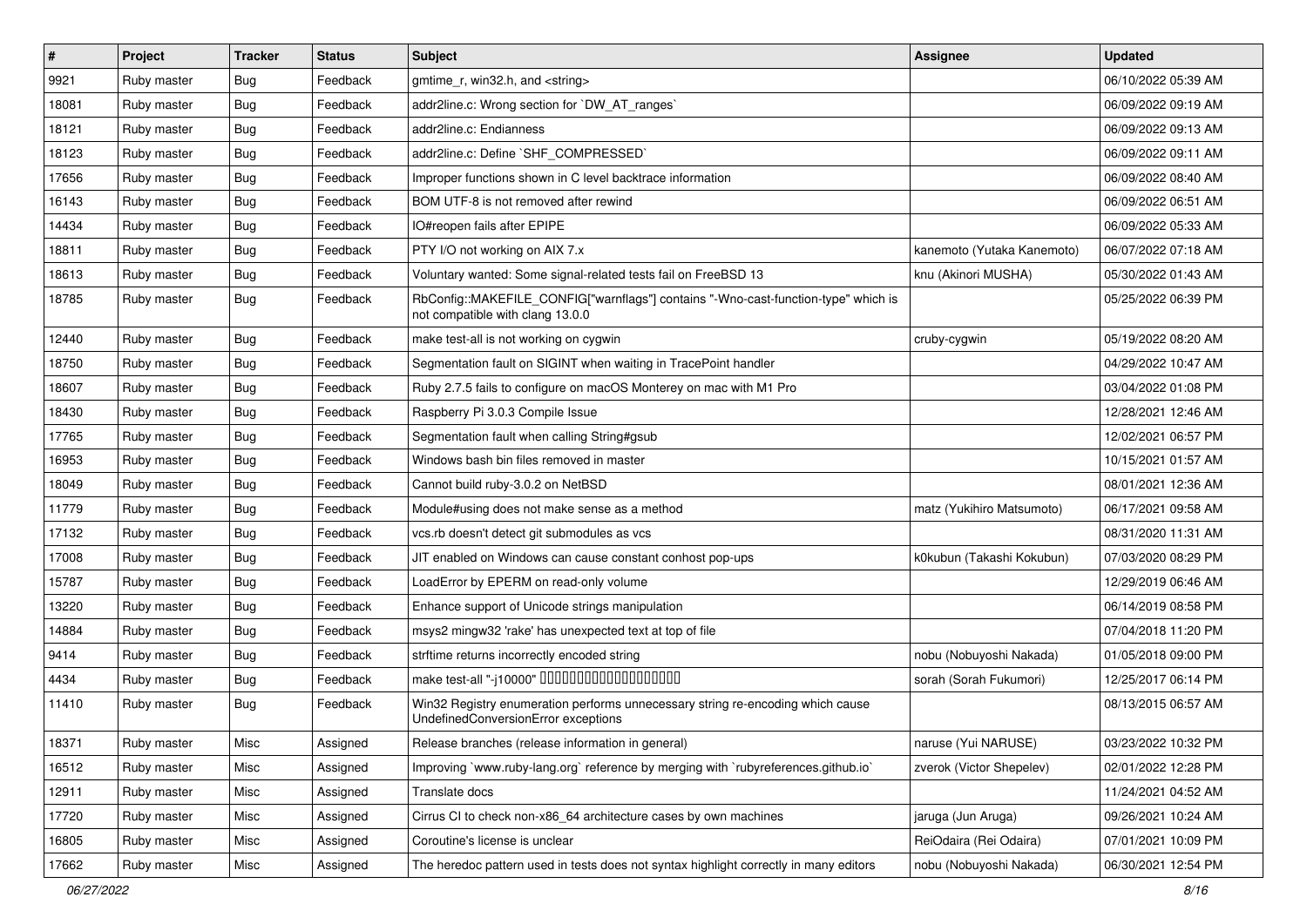| $\vert$ # | Project     | <b>Tracker</b> | <b>Status</b> | <b>Subject</b>                                                                                                                          | <b>Assignee</b>              | <b>Updated</b>      |
|-----------|-------------|----------------|---------------|-----------------------------------------------------------------------------------------------------------------------------------------|------------------------------|---------------------|
| 17376     | Ruby master | Misc           | Assigned      | Reduce number of GitHub Actions                                                                                                         | shyouhei (Shyouhei Urabe)    | 12/10/2020 11:50 AM |
| 16747     | Ruby master | Misc           | Assigned      | Repository reorganization request                                                                                                       | nobu (Nobuyoshi Nakada)      | 05/22/2020 01:30 PM |
| 16630     | Ruby master | Misc           | Assigned      | Deprecate pub/ruby/*snapshot* and use pub/ruby/snapshot/* instead                                                                       | matz (Yukihiro Matsumoto)    | 02/27/2020 09:52 AM |
| 16124     | Ruby master | Misc           | Assigned      | Let the transient heap belong to objspace                                                                                               | ko1 (Koichi Sasada)          | 11/18/2019 08:48 AM |
| 15806     | Ruby master | Misc           | Assigned      | Explicitly initialise encodings on init to remove branches on encoding lookup                                                           | nobu (Nobuyoshi Nakada)      | 08/29/2019 04:29 AM |
| 16025     | Ruby master | Misc           | Assigned      | 'st_check_for_sizeof_st_index_t' declared as array with a negative size (emscripten)                                                    | nobu (Nobuyoshi Nakada)      | 07/30/2019 11:20 AM |
| 15487     | Ruby master | Misc           | Assigned      | Clarify default gems maintanance policy                                                                                                 | hsbt (Hiroshi SHIBATA)       | 12/30/2018 08:42 PM |
| 10791     | Ruby master | Misc           | Assigned      | [PATCH 1/1] Remove unnecessary passing value from doc for Observable                                                                    |                              | 08/10/2018 10:51 AM |
| 14917     | Ruby master | Misc           | Assigned      | Add RDoc documents to tar ball                                                                                                          | aycabta (aycabta .)          | 07/21/2018 09:29 AM |
| 10560     | Ruby master | Misc           | Assigned      | confusion between x=x+y, x+=y, x.concat(y) and y.each{ z  x< <z}< td=""><td>zzak (Zachary Scott)</td><td>01/05/2018 09:02 PM</td></z}<> | zzak (Zachary Scott)         | 01/05/2018 09:02 PM |
| 13622     | Ruby master | Misc           | Assigned      | Documentation missing                                                                                                                   | stomar (Marcus Stollsteimer) | 06/03/2017 07:27 AM |
| 9136      | Ruby master | Misc           | Assigned      | Deprecated Enumerator.new(object, method) bad for BasicObject                                                                           | zzak (Zachary Scott)         | 11/23/2013 03:58 AM |
| 18773     | Ruby master | Feature        | Assigned      | deconstruct to receive a range                                                                                                          | ktsj (Kazuki Tsujimoto)      | 06/24/2022 07:21 AM |
| 17363     | Ruby master | Feature        | Assigned      | Timeouts                                                                                                                                | ko1 (Koichi Sasada)          | 05/14/2022 09:06 AM |
| 18571     | Ruby master | Feature        | Assigned      | Removed the bundled sources from release package after Ruby 3.2                                                                         | hsbt (Hiroshi SHIBATA)       | 03/28/2022 06:23 AM |
| 18408     | Ruby master | Feature        | Assigned      | Allow pattern match to set instance variables                                                                                           | ktsj (Kazuki Tsujimoto)      | 01/26/2022 07:07 PM |
| 18459     | Ruby master | Feature        | Assigned      | IRB autocomplete dropdown colour options                                                                                                | aycabta (aycabta.)           | 01/05/2022 02:15 AM |
| 18450     | Ruby master | Feature        | Assigned      | Force break in prettyprint                                                                                                              | akr (Akira Tanaka)           | 12/29/2021 02:02 PM |
| 12020     | Ruby master | Feature        | Assigned      | Documenting Ruby memory model                                                                                                           | ko1 (Koichi Sasada)          | 12/23/2021 11:40 PM |
| 9023      | Ruby master | Feature        | Assigned      | Array#tail                                                                                                                              | matz (Yukihiro Matsumoto)    | 12/23/2021 11:40 PM |
| 8271      | Ruby master | Feature        | Assigned      | Proposal for moving to a more visible, formal process for feature requests                                                              | matz (Yukihiro Matsumoto)    | 12/23/2021 11:40 PM |
| 8263      | Ruby master | Feature        | Assigned      | Support discovering yield state of individual Fibers                                                                                    | ko1 (Koichi Sasada)          | 12/23/2021 11:40 PM |
| 6308      | Ruby master | Feature        | Assigned      | Eliminate delegation from WeakRef                                                                                                       | matz (Yukihiro Matsumoto)    | 12/23/2021 11:40 PM |
| 17339     | Ruby master | Feature        | Assigned      | Semantic grouping with BigDecimal#to_s                                                                                                  | mrkn (Kenta Murata)          | 12/20/2021 12:39 PM |
| 17295     | Ruby master | Feature        | Assigned      | Feature: Create a directory and file with Pathname#touch                                                                                | akr (Akira Tanaka)           | 09/28/2021 01:20 AM |
| 17355     | Ruby master | Feature        | Assigned      | Using same set of names in or-patterns (pattern matching with $Foo(x)   Bar(x)$ )                                                       | ktsj (Kazuki Tsujimoto)      | 09/13/2021 09:11 AM |
| 17294     | Ruby master | Feature        | Assigned      | Feature: Allow method chaining with Pathname#mkpath Pathname#rmtree                                                                     | akr (Akira Tanaka)           | 08/30/2021 06:52 AM |
| 17296     | Ruby master | Feature        | Assigned      | Feature: Pathname#chmod use FileUtils.chmod instead of File                                                                             | akr (Akira Tanaka)           | 08/30/2021 06:51 AM |
| 17297     | Ruby master | Feature        | Assigned      | Feature: Introduce Pathname.mktmpdir                                                                                                    | akr (Akira Tanaka)           | 08/30/2021 06:51 AM |
| 14901     | Ruby master | Feature        | Assigned      | [PATCH] do not block SIGCHLD in normal Ruby Threads                                                                                     | normalperson (Eric Wong)     | 07/19/2021 05:23 AM |
| 13129     | Ruby master | Feature        | Assigned      | Refinements cannot refine method_missing and respond_to_missing?                                                                        | matz (Yukihiro Matsumoto)    | 07/03/2021 10:45 PM |
| 8460      | Ruby master | Feature        | Assigned      | PATCH: optparse: add keep_unknown option                                                                                                | nobu (Nobuyoshi Nakada)      | 05/27/2021 10:07 PM |
| 12543     | Ruby master | Feature        | Assigned      | explicit tail call syntax: foo() then return                                                                                            | matz (Yukihiro Matsumoto)    | 04/18/2021 03:02 PM |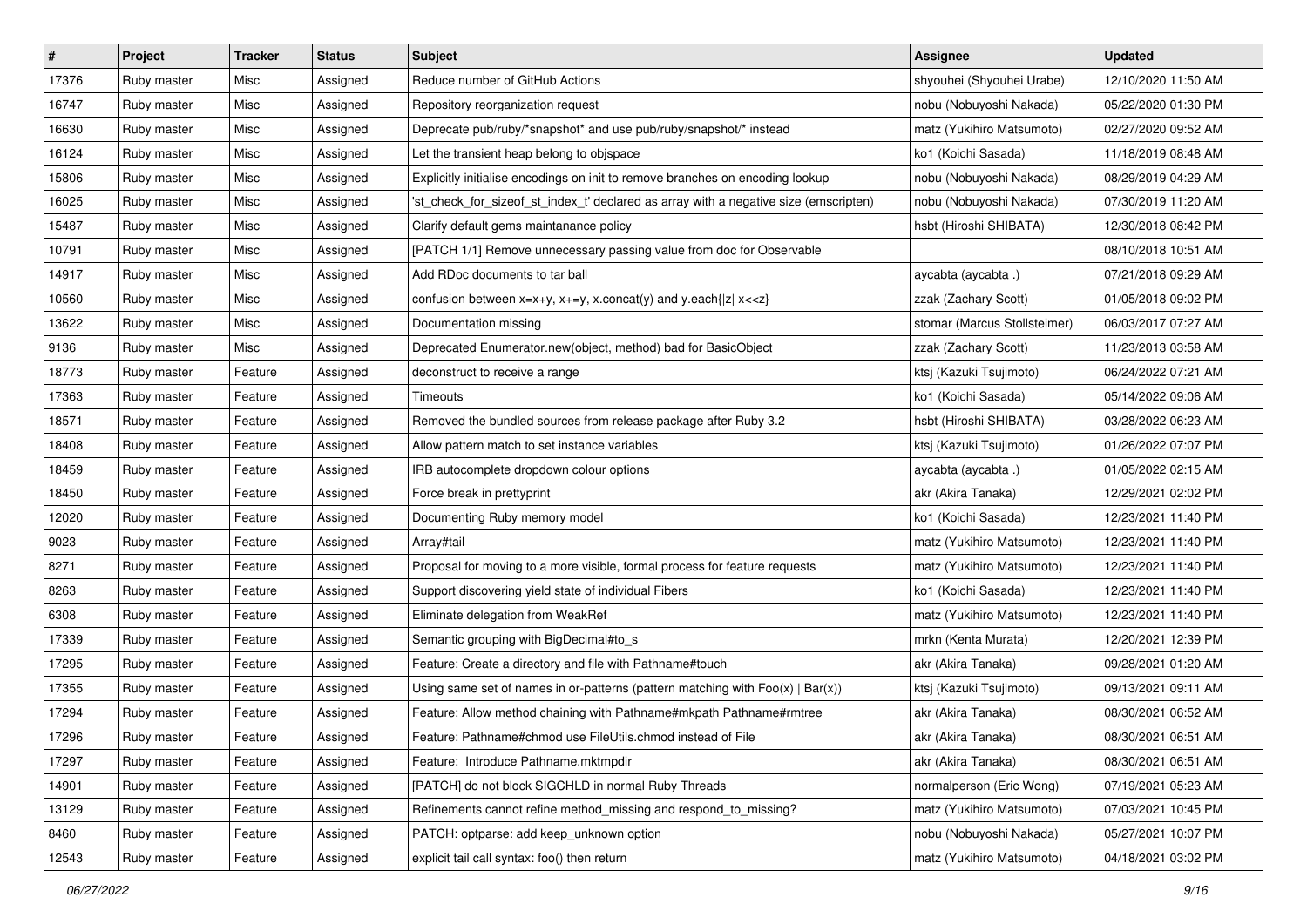| $\sharp$ | Project     | <b>Tracker</b> | <b>Status</b> | Subject                                                                                                          | Assignee                       | <b>Updated</b>      |
|----------|-------------|----------------|---------------|------------------------------------------------------------------------------------------------------------------|--------------------------------|---------------------|
| 17638    | Ruby master | Feature        | Assigned      | Support backtracing with the libbacktrace library                                                                | naruse (Yui NARUSE)            | 03/05/2021 03:40 PM |
| 17593    | Ruby master | Feature        | Assigned      | load_iseq_eval should override the ISeq path                                                                     | ko1 (Koichi Sasada)            | 02/16/2021 08:27 AM |
| 7394     | Ruby master | Feature        | Assigned      | Enumerable#find ifnone parameter could be non-callable                                                           | nobu (Nobuyoshi Nakada)        | 02/10/2021 09:32 AM |
| 17291    | Ruby master | Feature        | Assigned      | Optimize __send__ call                                                                                           | matz (Yukihiro Matsumoto)      | 01/12/2021 05:47 AM |
| 8948     | Ruby master | Feature        | Assigned      | Frozen regex                                                                                                     | matz (Yukihiro Matsumoto)      | 12/20/2020 07:15 PM |
| 6810     | Ruby master | Feature        | Assigned      | module A::B; end` is not equivalent to `module A; module B; end; end` with respect to<br>constant lookup (scope) | matz (Yukihiro Matsumoto)      | 12/10/2020 09:22 AM |
| 16937    | Ruby master | Feature        | Assigned      | Add DNS over HTTP to Resolv                                                                                      | akr (Akira Tanaka)             | 12/10/2020 09:15 AM |
| 16461    | Ruby master | Feature        | Assigned      | Proc#using                                                                                                       | matz (Yukihiro Matsumoto)      | 12/10/2020 09:10 AM |
| 13847    | Ruby master | Feature        | Assigned      | Gem activated problem for default gems                                                                           |                                | 12/10/2020 08:53 AM |
| 6841     | Ruby master | Feature        | Assigned      | Shorthand for Assigning Return Value of Method to Self                                                           | matz (Yukihiro Matsumoto)      | 12/10/2020 08:53 AM |
| 6594     | Ruby master | Feature        | Assigned      | Integrated Functor                                                                                               | matz (Yukihiro Matsumoto)      | 12/10/2020 08:53 AM |
| 6452     | Ruby master | Feature        | Assigned      | Allow extend to override class methods                                                                           | matz (Yukihiro Matsumoto)      | 12/10/2020 08:53 AM |
| 5825     | Ruby master | Feature        | Assigned      | Sweet instance var assignment in the object initializer                                                          | matz (Yukihiro Matsumoto)      | 12/10/2020 08:53 AM |
| 8164     | Ruby master | Feature        | Assigned      | Public/Private                                                                                                   | matz (Yukihiro Matsumoto)      | 12/10/2020 08:50 AM |
| 7644     | Ruby master | Feature        | Assigned      | In refinements, change "using" keyword to a less generic word.                                                   | matz (Yukihiro Matsumoto)      | 12/10/2020 08:49 AM |
| 5456     | Ruby master | Feature        | Assigned      | kernel#syscall() should be removed.                                                                              | matz (Yukihiro Matsumoto)      | 12/10/2020 08:46 AM |
| 1644     | Ruby master | Feature        | Assigned      | recv on inherited socket wrapped in TCPSocket does not read data, on Windows                                     | cruby-windows                  | 12/10/2020 08:45 AM |
| 14922    | Ruby master | Feature        | Assigned      | Resolv getaddresses ignores AAAA records for IPv6                                                                | akr (Akira Tanaka)             | 11/13/2020 04:01 AM |
| 11322    | Ruby master | Feature        | Assigned      | OpenUri: RuntimeError: HTTP redirection loop                                                                     | akr (Akira Tanaka)             | 11/13/2020 03:52 AM |
| 15628    | Ruby master | Feature        | Assigned      | init_inetsock_internal should fallback to IPv4 if IPv6 is unreachable                                            | Glass_saga (Masaki Matsushita) | 09/25/2020 05:42 AM |
| 10637    | Ruby master | Feature        | Assigned      | Puppet orchestration on vagrant fails with Error: Non-HTTP proxy URI                                             | akr (Akira Tanaka)             | 09/23/2020 10:23 PM |
| 14737    | Ruby master | Feature        | Assigned      | Split default gems into separate directory structure                                                             | hsbt (Hiroshi SHIBATA)         | 09/02/2020 06:00 PM |
| 14476    | Ruby master | Feature        | Assigned      | Adding same_all? for checking whether all items in an Array are same                                             | mrkn (Kenta Murata)            | 08/28/2020 01:10 PM |
| 6309     | Ruby master | Feature        | Assigned      | Add a reference queue for weak references                                                                        | matz (Yukihiro Matsumoto)      | 08/23/2020 09:07 PM |
| 15281    | Ruby master | Feature        | Assigned      | Speed up Set#intersect with size check.                                                                          | knu (Akinori MUSHA)            | 08/11/2020 02:43 AM |
| 17111    | Ruby master | Feature        | Assigned      | Improve performance of Net::HTTPHeader#set_form by 40%                                                           | naruse (Yui NARUSE)            | 08/10/2020 05:36 AM |
| 6596     | Ruby master | Feature        | Assigned      | New method `Array#indexes`                                                                                       | matz (Yukihiro Matsumoto)      | 07/29/2020 01:41 AM |
| 16963    | Ruby master | Feature        | Assigned      | Remove English.rb from Ruby 2.8/3.0                                                                              | hsbt (Hiroshi SHIBATA)         | 06/19/2020 09:48 AM |
| 16350    | Ruby master | Feature        | Assigned      | ArithmeticSequence#member? can result in infinite loop                                                           | mrkn (Kenta Murata)            | 05/29/2020 10:26 PM |
| 11816    | Ruby master | Feature        | Assigned      | Partial safe navigation operator                                                                                 | matz (Yukihiro Matsumoto)      | 04/14/2020 08:02 AM |
| 15371    | Ruby master | Feature        | Assigned      | IRB with ARGV                                                                                                    | aycabta (aycabta .)            | 02/14/2020 11:35 AM |
| 13604    | Ruby master | Feature        | Assigned      | Exposing alternative interface of readline                                                                       | aycabta (aycabta .)            | 01/20/2020 05:34 AM |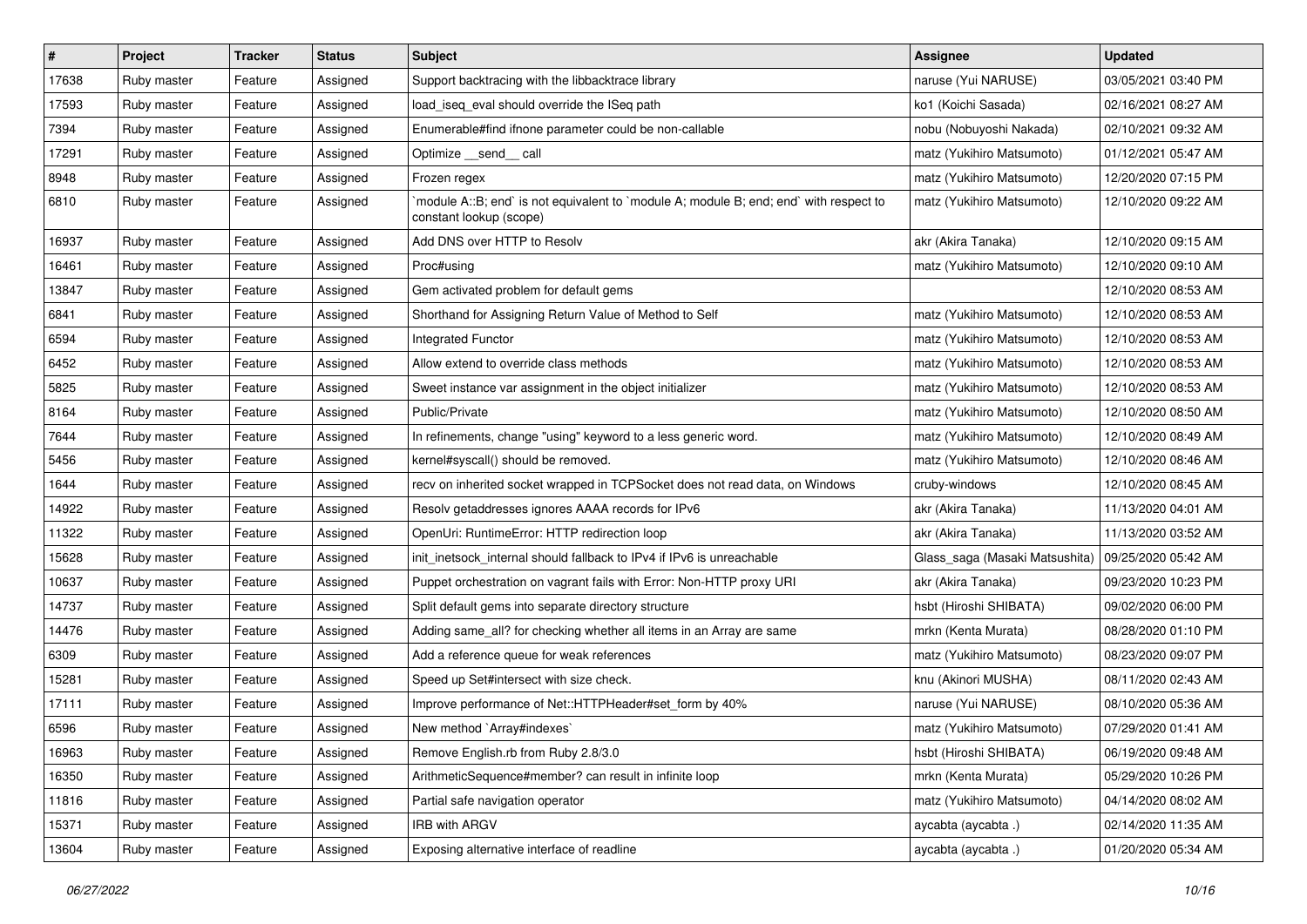| $\vert$ # | Project     | <b>Tracker</b> | <b>Status</b> | <b>Subject</b>                                                                  | <b>Assignee</b>                | <b>Updated</b>      |
|-----------|-------------|----------------|---------------|---------------------------------------------------------------------------------|--------------------------------|---------------------|
| 5781      | Ruby master | Feature        | Assigned      | Query attributes (attribute methods ending in `?` mark)                         | matz (Yukihiro Matsumoto)      | 01/10/2020 06:34 AM |
| 15239     | Ruby master | Feature        | Assigned      | [patch] test-spec win32ole                                                      | suke (Masaki Suketa)           | 12/29/2019 01:04 PM |
| 4539      | Ruby master | Feature        | Assigned      | Array#zip_with                                                                  | matz (Yukihiro Matsumoto)      | 11/28/2019 08:23 AM |
| 9235      | Ruby master | Feature        | Assigned      | Documentation for commercial support                                            | zzak (Zachary Scott)           | 08/10/2019 02:55 PM |
| 8126      | Ruby master | Feature        | Assigned      | OpenSSL::SSL::SSLSocket does not define #recv and #send messages                | rhenium (Kazuki Yamaguchi)     | 08/08/2019 11:05 PM |
| 15939     | Ruby master | Feature        | Assigned      | Dump symbols reference to their fstr in ObjectSpace.dump()                      | ko1 (Koichi Sasada)            | 08/08/2019 09:38 PM |
| 16027     | Ruby master | Feature        | Assigned      | Update Ruby's dtrace / USDT API to match what is exposed via the TracePoint API | ko1 (Koichi Sasada)            | 08/03/2019 02:41 AM |
| 16012     | Ruby master | Feature        | Assigned      | Add a (small) test-install suite?                                               | hsbt (Hiroshi SHIBATA)         | 07/30/2019 08:13 AM |
| 15878     | Ruby master | Feature        | Assigned      | Make exit faster by not running GC                                              | ko1 (Koichi Sasada)            | 07/29/2019 07:48 AM |
| 12354     | Ruby master | Feature        | Assigned      | PKey::EC Can't output public key pem when private key exists                    | rhenium (Kazuki Yamaguchi)     | 07/24/2019 10:57 PM |
| 5764      | Ruby master | Feature        | Assigned      | Net::HTTP should assume HTTP/0.9 on unexpected responses                        | naruse (Yui NARUSE)            | 07/15/2019 05:06 PM |
| 6590      | Ruby master | Feature        | Assigned      | Dealing with bigdecimal, etc gems in JRuby                                      | hsbt (Hiroshi SHIBATA)         | 05/15/2019 08:33 PM |
| 15166     | Ruby master | Feature        | Assigned      | 2.5 times faster implementation than current gcd implmentation                  | watson1978 (Shizuo Fujita)     | 04/26/2019 09:12 PM |
| 7148      | Ruby master | Feature        | Assigned      | Improved Tempfile w/o DelegateClass                                             | Glass_saga (Masaki Matsushita) | 03/27/2019 09:51 AM |
| 15047     | Ruby master | Feature        | Assigned      | Documentation and more functions for Hash functions in C API                    |                                | 03/20/2019 01:24 AM |
| 13821     | Ruby master | Feature        | Assigned      | Allow fibers to be resumed across threads                                       | ko1 (Koichi Sasada)            | 02/15/2019 10:09 AM |
| 6012      | Ruby master | Feature        | Assigned      | Proc#source location also return the column                                     | nobu (Nobuyoshi Nakada)        | 02/12/2019 07:49 AM |
| 14397     | Ruby master | Feature        | Assigned      | public, protected and private should return their arguments instead of self     | matz (Yukihiro Matsumoto)      | 12/10/2018 07:08 AM |
| 11527     | Ruby master | Feature        | Assigned      | IPAddr#mask addr isn't a method                                                 | knu (Akinori MUSHA)            | 11/07/2018 04:12 PM |
| 5945      | Ruby master | Feature        | Assigned      | Add the ability to mark a at_exit as process-local.                             | matz (Yukihiro Matsumoto)      | 10/10/2018 08:29 AM |
| 11625     | Ruby master | Feature        | Assigned      | Unlock GVL for SHA1 calculations                                                |                                | 09/25/2018 11:26 AM |
| 13534     | Ruby master | Feature        | Assigned      | Checking installation results of default gems                                   | hsbt (Hiroshi SHIBATA)         | 07/26/2018 02:16 AM |
| 12639     | Ruby master | Feature        | Assigned      | Speed up require in RubyGems by 5x                                              | hsbt (Hiroshi SHIBATA)         | 07/26/2018 02:12 AM |
| 7580      | Ruby master | Feature        | Assigned      | Range translation                                                               | matz (Yukihiro Matsumoto)      | 06/11/2018 09:51 AM |
| 2631      | Ruby master | Feature        | Assigned      | Allow IO#reopen to take a block                                                 | Glass_saga (Masaki Matsushita) | 05/24/2018 01:22 PM |
| 5617      | Ruby master | Feature        | Assigned      | Allow install RubyGems into dediceted directory                                 | hsbt (Hiroshi SHIBATA)         | 05/16/2018 09:15 AM |
| 5007      | Ruby master | Feature        | Assigned      | Proc#call_under: Unifying instance_eval and instance_exec                       | matz (Yukihiro Matsumoto)      | 04/19/2018 07:57 AM |
| 4824      | Ruby master | Feature        | Assigned      | Provide method Kernel#executed?                                                 | matz (Yukihiro Matsumoto)      | 03/05/2018 04:57 AM |
| 12656     | Ruby master | Feature        | Assigned      | Expand short paths with File.expand path                                        | cruby-windows                  | 01/31/2018 02:31 PM |
| 14412     | Ruby master | Feature        | Assigned      | DRb UNIX on local machine: add support for getpeereid()                         | seki (Masatoshi Seki)          | 01/28/2018 12:51 PM |
| 5129      | Ruby master | Feature        | Assigned      | Create a core class "FileArray" and make "ARGF" its instance                    | matz (Yukihiro Matsumoto)      | 01/23/2018 02:02 PM |
| 4831      | Ruby master | Feature        | Assigned      | Integer#prime factors                                                           | yugui (Yuki Sonoda)            | 01/23/2018 08:09 AM |
| 10129     | Ruby master | Feature        | Assigned      | More descriptive error message for failed net/http requests                     | akr (Akira Tanaka)             | 01/05/2018 09:01 PM |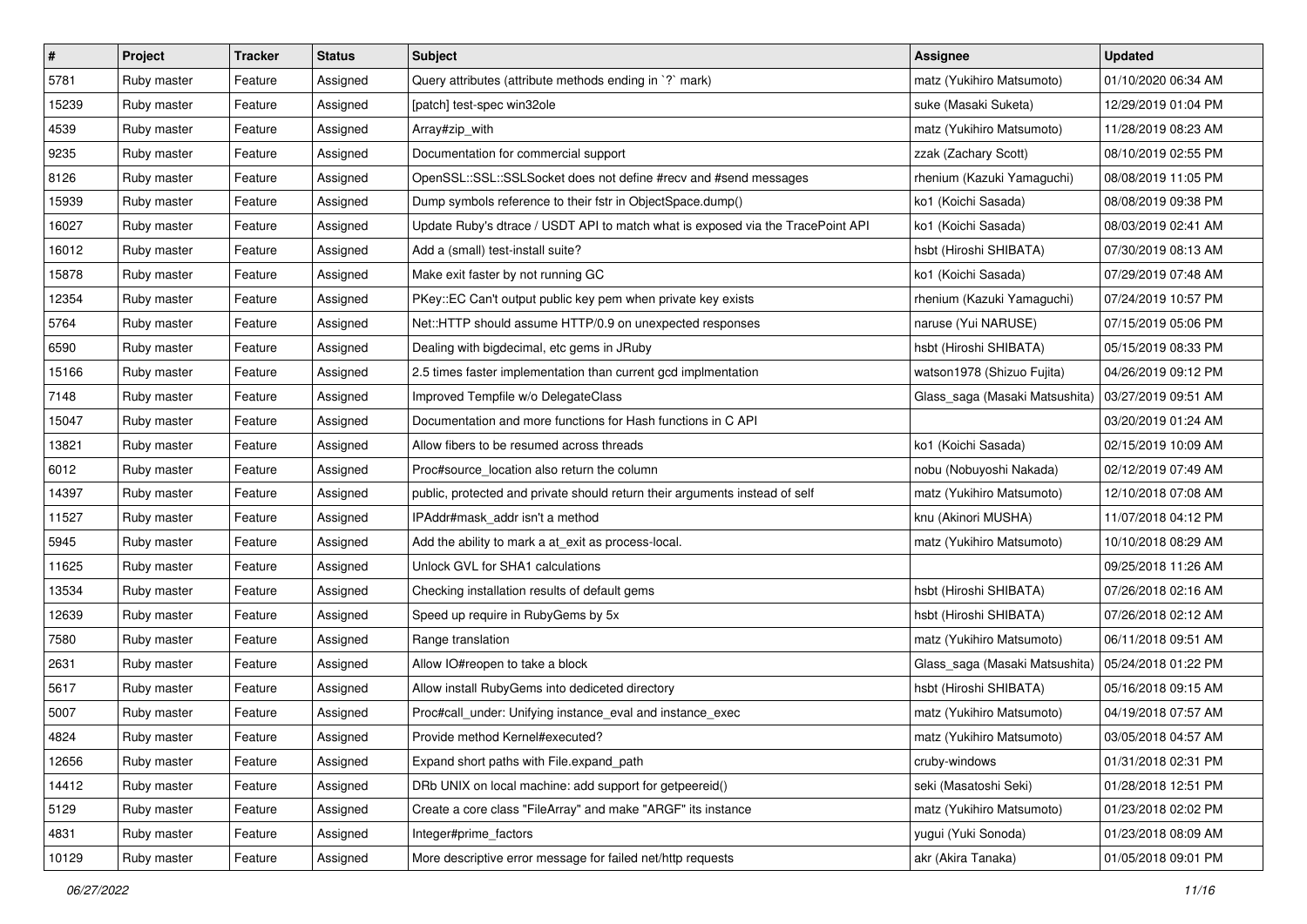| $\vert$ # | Project     | <b>Tracker</b> | <b>Status</b> | <b>Subject</b>                                                                              | Assignee                              | <b>Updated</b>      |
|-----------|-------------|----------------|---------------|---------------------------------------------------------------------------------------------|---------------------------------------|---------------------|
| 10038     | Ruby master | Feature        | Assigned      | Extend ObjectSpace.dump to expose buffer addresses for String and Array                     | tmm1 (Aman Karmani)                   | 01/05/2018 09:01 PM |
| 8678      | Ruby master | Feature        | Assigned      | Allow invalid string to work with regexp                                                    | matz (Yukihiro Matsumoto)             | 01/05/2018 09:00 PM |
| 8047      | Ruby master | Feature        | Assigned      | IPAddr makes host address with netmask                                                      | knu (Akinori MUSHA)                   | 01/05/2018 09:00 PM |
| 7412      | Ruby master | Feature        | Assigned      | Pathname#relative_path_from does not support mixed directory separators on windows          | akr (Akira Tanaka)                    | 01/05/2018 09:00 PM |
| 2294      | Ruby master | Feature        | Assigned      | [PATCH] ruby_bind_stack() to embed Ruby in coroutine                                        | ko1 (Koichi Sasada)                   | 01/05/2018 09:00 PM |
| 13508     | Ruby master | Feature        | Assigned      | How remove/refactor code related mathn library.                                             | hsbt (Hiroshi SHIBATA)                | 12/25/2017 06:15 PM |
| 9020      | Ruby master | Feature        | Assigned      | Net::HTTPResponse predicate/query methods                                                   | naruse (Yui NARUSE)                   | 12/25/2017 06:15 PM |
| 8850      | Ruby master | Feature        | Assigned      | Convert Rational to decimal string                                                          | matz (Yukihiro Matsumoto)             | 12/25/2017 06:15 PM |
| 8576      | Ruby master | Feature        | Assigned      | Add optimized method type for constant value methods                                        | ko1 (Koichi Sasada)                   | 12/25/2017 06:15 PM |
| 8536      | Ruby master | Feature        | Assigned      | Implement is numeric? family of methods                                                     | matz (Yukihiro Matsumoto)             | 12/25/2017 06:15 PM |
| 8295      | Ruby master | Feature        | Assigned      | Float I Rational IIIIIIIIIIIIIIIIIII BigDecimal IIIIIIIIII                                  | mrkn (Kenta Murata)                   | 12/25/2017 06:15 PM |
| 8042      | Ruby master | Feature        | Assigned      | Add Addrinfo#socket to create a socket that is not connected or bound                       | matz (Yukihiro Matsumoto)             | 12/25/2017 06:15 PM |
| 8016      | Ruby master | Feature        | Assigned      | Alias FILE and LINE as methods                                                              | matz (Yukihiro Matsumoto)             | 12/25/2017 06:15 PM |
| 7739      | Ruby master | Feature        | Assigned      | Define Hash#  as Hash#reverse_merge in Rails                                                | matz (Yukihiro Matsumoto)             | 12/25/2017 06:15 PM |
| 7532      | Ruby master | Feature        | Assigned      | Hardcoded compiler location                                                                 | nobu (Nobuyoshi Nakada)               | 12/25/2017 06:15 PM |
| 7503      | Ruby master | Feature        | Assigned      | make timeout.rb async-interrupt safe by default                                             | matz (Yukihiro Matsumoto)             | 12/25/2017 06:15 PM |
| 7488      | Ruby master | Feature        | Assigned      | Receiving object_id in object creation probes                                               | tenderlovemaking (Aaron<br>Patterson) | 12/25/2017 06:15 PM |
| 7436      | Ruby master | Feature        | Assigned      | Allow for a "granularity" flag for backtrace_locations                                      | matz (Yukihiro Matsumoto)             | 12/25/2017 06:15 PM |
| 7362      | Ruby master | Feature        | Assigned      | Adding Pathname#start_with?                                                                 | akr (Akira Tanaka)                    | 12/25/2017 06:15 PM |
| 7349      | Ruby master | Feature        | Assigned      | Struct#inspect needs more meaningful output                                                 | matz (Yukihiro Matsumoto)             | 12/25/2017 06:15 PM |
| 7321      | Ruby master | Feature        | Assigned      | Newton.#nsolve 00 2 0000000000                                                              | mrkn (Kenta Murata)                   | 12/25/2017 06:15 PM |
| 7132      | Ruby master | Feature        | Assigned      | Alternation between named / ordered method arguments and aliases for method<br>arguments.   | matz (Yukihiro Matsumoto)             | 12/25/2017 06:15 PM |
| 7121      | Ruby master | Feature        | Assigned      | Extending the use of `require'                                                              | matz (Yukihiro Matsumoto)             | 12/25/2017 06:15 PM |
| 7087      | Ruby master | Feature        | Assigned      | ::ConditionVariable#wait does not work with Monitor because Monitor#sleep does not<br>exist | matz (Yukihiro Matsumoto)             | 12/25/2017 06:15 PM |
| 7086      | Ruby master | Feature        | Assigned      | ConditionVariable#wait has meaningless return value                                         | kosaki (Motohiro KOSAKI)              | 12/25/2017 06:15 PM |
| 6973      | Ruby master | Feature        | Assigned      | Add an #integral? method to Numeric to test for whole-number values                         | mrkn (Kenta Murata)                   | 12/25/2017 06:15 PM |
| 6857      | Ruby master | Feature        | Assigned      | bigdecimal/math BigMath.E/BigMath.exp R. P. Feynman inspired optimization                   | mrkn (Kenta Murata)                   | 12/25/2017 06:15 PM |
| 6811      | Ruby master | Feature        | Assigned      | File, Dir and FileUtils should have bang-versions of singleton methods that fails silently  | matz (Yukihiro Matsumoto)             | 12/25/2017 06:15 PM |
| 6802      | Ruby master | Feature        | Assigned      | String#scan should have equivalent yielding MatchData                                       | matz (Yukihiro Matsumoto)             | 12/25/2017 06:15 PM |
| 6695      | Ruby master | Feature        | Assigned      | Configuration for Thread/Fiber creation                                                     | ko1 (Koichi Sasada)                   | 12/25/2017 06:15 PM |
| 6694      | Ruby master | Feature        | Assigned      | Thread.new without block.                                                                   | ko1 (Koichi Sasada)                   | 12/25/2017 06:15 PM |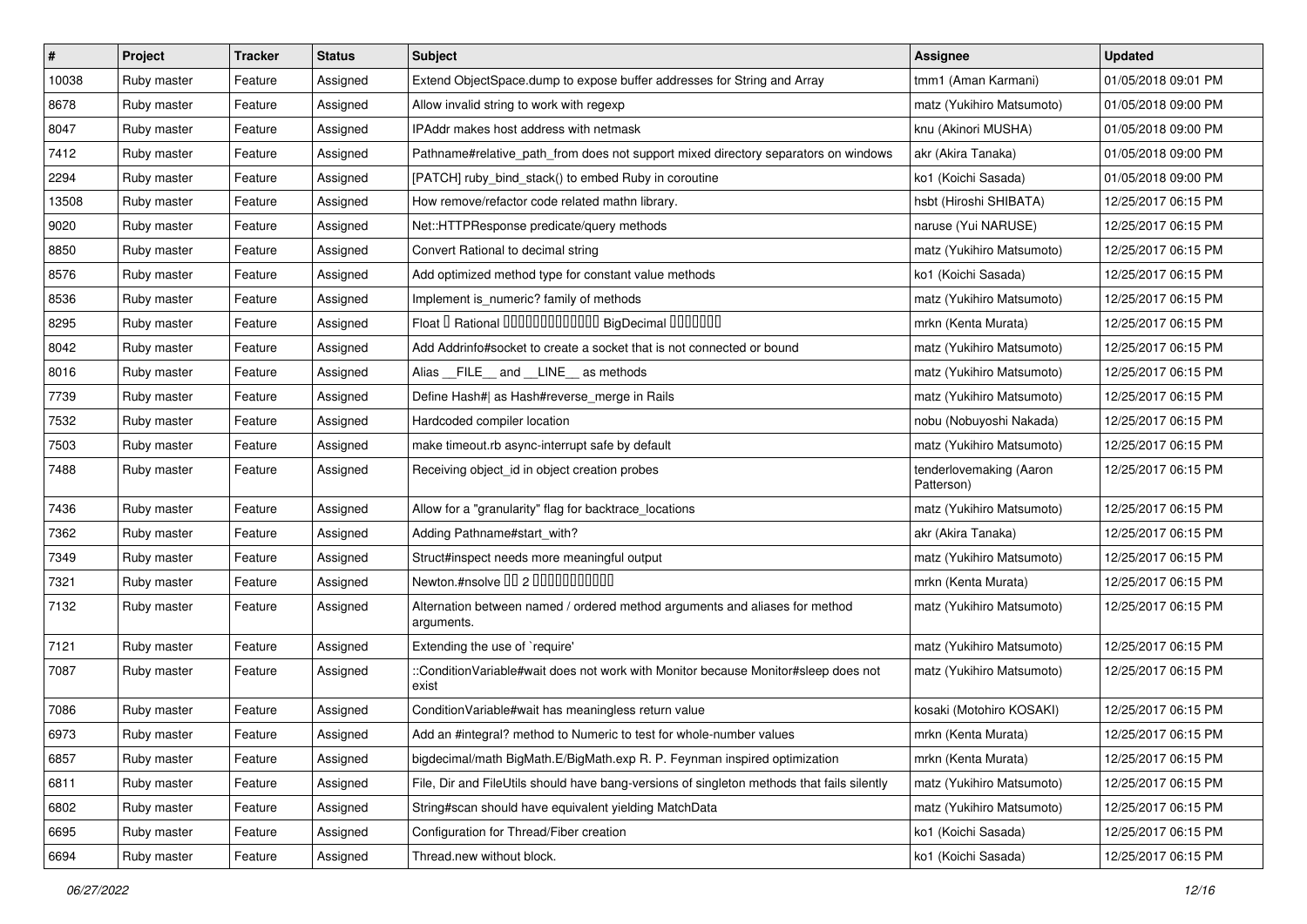| $\vert$ # | Project     | <b>Tracker</b> | <b>Status</b> | <b>Subject</b>                                                              | <b>Assignee</b>           | <b>Updated</b>      |
|-----------|-------------|----------------|---------------|-----------------------------------------------------------------------------|---------------------------|---------------------|
| 6682      | Ruby master | Feature        | Assigned      | Add a method to return an instance attached by a singleton class            | shyouhei (Shyouhei Urabe) | 12/25/2017 06:15 PM |
| 6671      | Ruby master | Feature        | Assigned      | File.split_all and File.split_root                                          | matz (Yukihiro Matsumoto) | 12/25/2017 06:15 PM |
| 6648      | Ruby master | Feature        | Assigned      | Provide a standard API for retrieving all command-line flags passed to Ruby | matz (Yukihiro Matsumoto) | 12/25/2017 06:15 PM |
| 6613      | Ruby master | Feature        | Assigned      | VT_RECORD, IRecordInfo Support in WIN32OLE                                  | suke (Masaki Suketa)      | 12/25/2017 06:15 PM |
| 6611      | Ruby master | Feature        | Assigned      | Comments requested on implementation of set_parse_func                      | matz (Yukihiro Matsumoto) | 12/25/2017 06:15 PM |
| 6445      | Ruby master | Feature        | Assigned      | request for default length/position on string index                         | matz (Yukihiro Matsumoto) | 12/25/2017 06:15 PM |
| 6413      | Ruby master | Feature        | Assigned      | Make Dir.entries default to Dir.entries(Dir.pwd)                            | matz (Yukihiro Matsumoto) | 12/25/2017 06:15 PM |
| 6376      | Ruby master | Feature        | Assigned      | Feature lookup and checking if feature is loaded                            | matz (Yukihiro Matsumoto) | 12/25/2017 06:15 PM |
| 6354      | Ruby master | Feature        | Assigned      | Remove escape (break/return/redo/next support) from class/module scope      | matz (Yukihiro Matsumoto) | 12/25/2017 06:15 PM |
| 6337      | Ruby master | Feature        | Assigned      | FileUtils#sync                                                              | matz (Yukihiro Matsumoto) | 12/25/2017 06:15 PM |
| 6317      | Ruby master | Feature        | Assigned      |                                                                             | matz (Yukihiro Matsumoto) | 12/25/2017 06:15 PM |
| 6293      | Ruby master | Feature        | Assigned      | new queue / blocking queues                                                 | matz (Yukihiro Matsumoto) | 12/25/2017 06:15 PM |
| 6277      | Ruby master | Feature        | Assigned      | Hash#convert_key                                                            | matz (Yukihiro Matsumoto) | 12/25/2017 06:15 PM |
| 5970      | Ruby master | Feature        | Assigned      | Add Enumerable#join with same semantics as Array#join                       | matz (Yukihiro Matsumoto) | 12/25/2017 06:15 PM |
| 5749      | Ruby master | Feature        | Assigned      | new method String#match_all needed                                          | matz (Yukihiro Matsumoto) | 12/25/2017 06:15 PM |
| 5741      | Ruby master | Feature        | Assigned      | Secure Erasure of Passwords                                                 | matz (Yukihiro Matsumoto) | 12/25/2017 06:15 PM |
| 5654      | Ruby master | Feature        | Assigned      | Introduce global lock to avoid concurrent require                           | nahi (Hiroshi Nakamura)   | 12/25/2017 06:15 PM |
| 5643      | Ruby master | Feature        | Assigned      | require/load options and binding option                                     | matz (Yukihiro Matsumoto) | 12/25/2017 06:15 PM |
| 5582      | Ruby master | Feature        | Assigned      | Allow clone of singleton methods on a BasicObject                           | matz (Yukihiro Matsumoto) | 12/25/2017 06:15 PM |
| 5558      | Ruby master | Feature        | Assigned      | String#% strange arity errors                                               | matz (Yukihiro Matsumoto) | 12/25/2017 06:15 PM |
| 5461      | Ruby master | Feature        | Assigned      | Add pipelining to Net::HTTP                                                 | naruse (Yui NARUSE)       | 12/25/2017 06:15 PM |
| 5445      | Ruby master | Feature        | Assigned      | Need RUBYOPT -r before ARGV -r                                              | matz (Yukihiro Matsumoto) | 12/25/2017 06:15 PM |
| 5434      | Ruby master | Feature        | Assigned      | Allow per-class whitelisting of methods safe to expose through DRb          | seki (Masatoshi Seki)     | 12/25/2017 06:15 PM |
| 5389      | Ruby master | Feature        | Assigned      | New method Enumerator#iterate                                               | matz (Yukihiro Matsumoto) | 12/25/2017 06:15 PM |
| 5310      | Ruby master | Feature        | Assigned      | Integral objects                                                            | mrkn (Kenta Murata)       | 12/25/2017 06:15 PM |
| 5133      | Ruby master | Feature        | Assigned      | Array#unzip as an alias of Array#transpose                                  | mrkn (Kenta Murata)       | 12/25/2017 06:15 PM |
| 5064      | Ruby master | Feature        | Assigned      | HTTP user-agent class                                                       | matz (Yukihiro Matsumoto) | 12/25/2017 06:15 PM |
| 4924      | Ruby master | Feature        | Assigned      | mkmf have_header fails with C++ headers                                     | nobu (Nobuyoshi Nakada)   | 12/25/2017 06:15 PM |
| 4818      | Ruby master | Feature        | Assigned      | Add method marshalable?                                                     | matz (Yukihiro Matsumoto) | 12/25/2017 06:15 PM |
| 4592      | Ruby master | Feature        | Assigned      | Tempfile0000000                                                             | matz (Yukihiro Matsumoto) | 12/25/2017 06:14 PM |
| 4521      | Ruby master | Feature        | Assigned      | NoMethodError#message may take very long to execute                         | matz (Yukihiro Matsumoto) | 12/25/2017 06:14 PM |
| 4514      | Ruby master | Feature        | Assigned      | #deep_clone and #deep_dup for Objects                                       | matz (Yukihiro Matsumoto) | 12/25/2017 06:14 PM |
| 4464      | Ruby master | Feature        | Assigned      | [PATCH] add Fcntl:: Flock object for easier use of POSIX file locks         | kosaki (Motohiro KOSAKI)  | 12/25/2017 06:14 PM |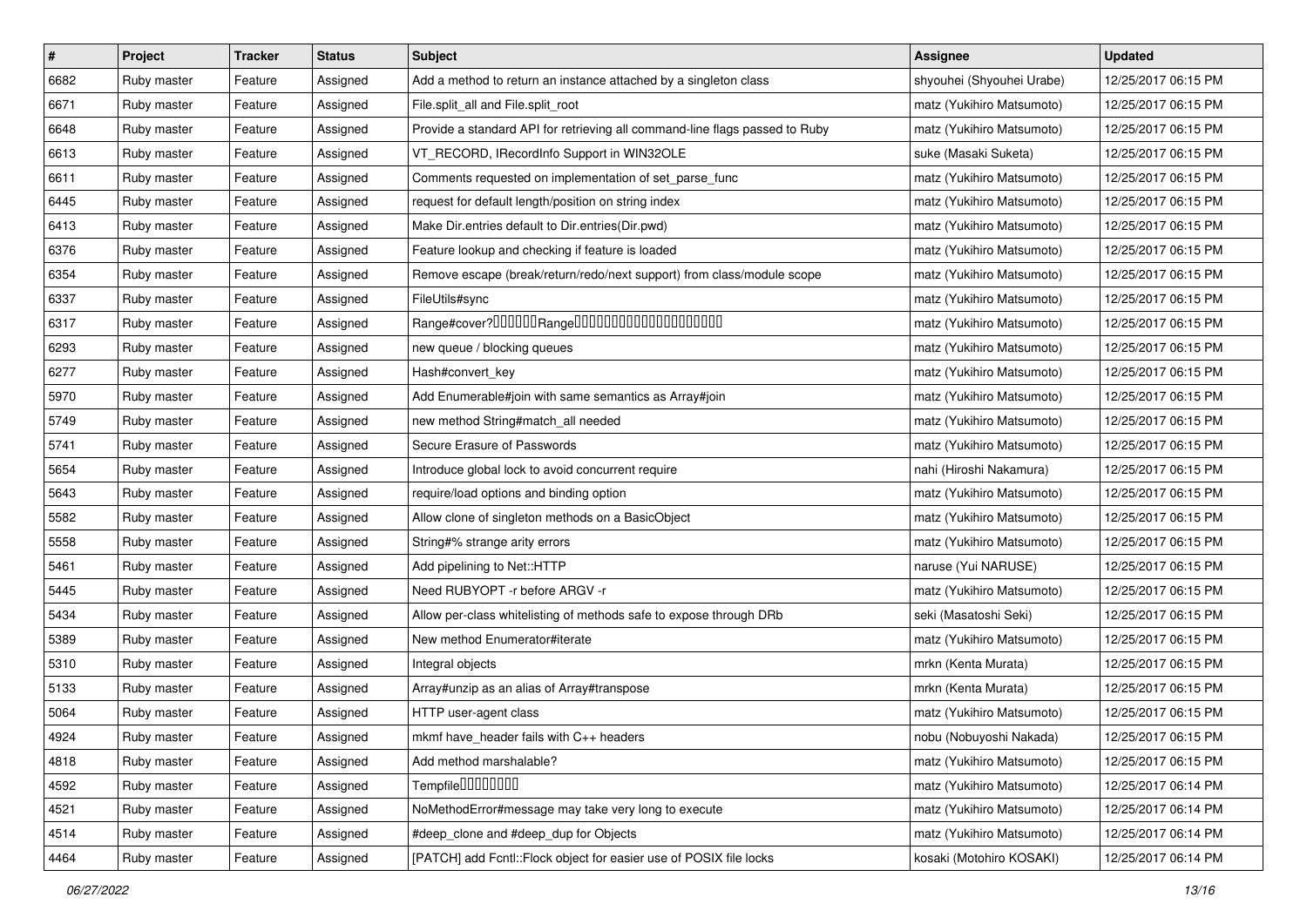| $\vert$ # | Project     | <b>Tracker</b> | <b>Status</b> | Subject                                                                                          | <b>Assignee</b>                     | <b>Updated</b>      |
|-----------|-------------|----------------|---------------|--------------------------------------------------------------------------------------------------|-------------------------------------|---------------------|
| 4247      | Ruby master | Feature        | Assigned      | New features for Array#sample, Array#choice                                                      | mame (Yusuke Endoh)                 | 12/25/2017 06:14 PM |
| 3953      | Ruby master | Feature        | Assigned      | TCPSocket / UDPSocket do not accept IPAddr objects.                                              | knu (Akinori MUSHA)                 | 12/25/2017 06:14 PM |
| 3731      | Ruby master | Feature        | Assigned      | Easier Embedding API for Ruby                                                                    | ko1 (Koichi Sasada)                 | 12/25/2017 06:14 PM |
| 3608      | Ruby master | Feature        | Assigned      | Enhancing Pathname#each_child to be lazy                                                         | akr (Akira Tanaka)                  | 12/25/2017 06:14 PM |
| 2324      | Ruby master | Feature        | Assigned      | Dir instance methods for relative path                                                           | nobu (Nobuyoshi Nakada)             | 12/25/2017 05:58 PM |
| 14066     | Ruby master | Feature        | Assigned      | Add CAA DNS RR on Resolv                                                                         | akr (Akira Tanaka)                  | 11/10/2017 06:50 AM |
| 11955     | Ruby master | Feature        | Assigned      | Expose Object that Receives logs in Logger                                                       | sonots (Naotoshi Seo)               | 11/09/2017 11:35 AM |
| 13610     | Ruby master | Feature        | Assigned      | IPAddr doesn't provide helpful methods to get the subnet or IP address                           | knu (Akinori MUSHA)                 | 10/20/2017 01:13 AM |
| 13221     | Ruby master | Feature        | Assigned      | [PATCH] gems/bundled_gems: add "curses" RubyGem                                                  | naruse (Yui NARUSE)                 | 09/25/2017 06:32 PM |
| 13516     | Ruby master | Feature        | Assigned      | Improve the text of the circular require warning                                                 | nobu (Nobuyoshi Nakada)             | 08/31/2017 05:49 AM |
| 13721     | Ruby master | Feature        | Assigned      | [PATCH] net/imap: dedupe attr keys in Net::IMAP::FetchData                                       | normalperson (Eric Wong)            | 07/27/2017 09:51 AM |
| 13577     | Ruby master | Feature        | Assigned      | Digest file accidentally receives File object but uses file path                                 | nobu (Nobuyoshi Nakada)             | 05/20/2017 06:50 PM |
| 13252     | Ruby master | Feature        | Assigned      | C API for creating strings without copying                                                       | ko1 (Koichi Sasada)                 | 04/17/2017 07:22 AM |
| 13388     | Ruby master | Feature        | Assigned      | gc.c: Add GC.get_parameters and .set_parameters                                                  | ko1 (Koichi Sasada)                 | 03/30/2017 10:52 AM |
| 13047     | Ruby master | Feature        | Assigned      | Use String literal instead of `String#+` for multiline pretty-printing of multiline strings      | akr (Akira Tanaka)                  | 02/22/2017 07:09 AM |
| 12813     | Ruby master | Feature        | Assigned      | Calling chunk_while, slice_after, slice_before, slice_when with no block                         | matz (Yukihiro Matsumoto)           | 12/06/2016 12:58 PM |
| 8960      | Ruby master | Feature        | Assigned      | Add Exception#backtrace_locations                                                                | ko1 (Koichi Sasada)                 | 11/25/2016 02:15 PM |
| 12676     | Ruby master | Feature        | Assigned      | Significant performance increase, and code conciseness, for prime_division method in<br>prime.rb | marcandre (Marc-Andre<br>Lafortune) | 11/18/2016 03:46 PM |
| 12848     | Ruby master | Feature        | Assigned      | Crazy idea: Allow regex definition for methods (Do not take it seriously please)                 |                                     | 10/18/2016 12:17 AM |
| 12653     | Ruby master | Feature        | Assigned      | Use wide WinAPI for rb_w32_getcwd                                                                | usa (Usaku NAKAMURA)                | 09/12/2016 06:35 AM |
| 6842      | Ruby master | Feature        | Assigned      | Add Optional Arguments to String#strip                                                           | matz (Yukihiro Matsumoto)           | 08/24/2016 05:50 AM |
| 12497     | Ruby master | Feature        | Assigned      | GMP version of divmod may be slower                                                              | akr (Akira Tanaka)                  | 08/10/2016 03:11 AM |
| 6265      | Ruby master | Feature        | Assigned      | Remove 'useless' 'concatenation' syntax                                                          | naruse (Yui NARUSE)                 | 08/10/2016 02:36 AM |
| 12281     | Ruby master | Feature        | Assigned      | Allow lexically scoped use of refinements with `using {}` block syntax                           | shugo (Shugo Maeda)                 | 06/13/2016 07:44 AM |
| 7314      | Ruby master | Feature        | Assigned      | Convert Proc to Lambda doesn't work in MRI                                                       | matz (Yukihiro Matsumoto)           | 05/21/2016 09:15 AM |
| 8839      | Ruby master | Feature        | Assigned      | Class and module should return the class or module that was opened                               | matz (Yukihiro Matsumoto)           | 12/28/2015 08:36 AM |
| 6769      | Ruby master | Feature        | Assigned      | rbinstall.rb: install both src and batch files separetely                                        | nobu (Nobuyoshi Nakada)             | 10/30/2015 12:38 PM |
| 6133      | Ruby master | Feature        | Assigned      | SSLSocket <sup>[</sup> shutdown <sup>[1011]</sup>                                                |                                     | 09/13/2015 03:22 AM |
| 6047      | Ruby master | Feature        | Assigned      | read all: Grow buffer exponentially in generic case                                              |                                     | 09/13/2015 03:19 AM |
| 9830      | Ruby master | Feature        | Assigned      | Support for GOST private/public keys                                                             |                                     | 09/13/2015 03:10 AM |
| 10459     | Ruby master | Feature        | Assigned      | [PATCH] rfc3339 method for Time                                                                  | akr (Akira Tanaka)                  | 05/21/2015 08:14 AM |
| 10782     | Ruby master | Feature        | Assigned      | Patch: Add constants for BigDecimal for ZERO, ONE, TEN                                           | mrkn (Kenta Murata)                 | 05/21/2015 08:13 AM |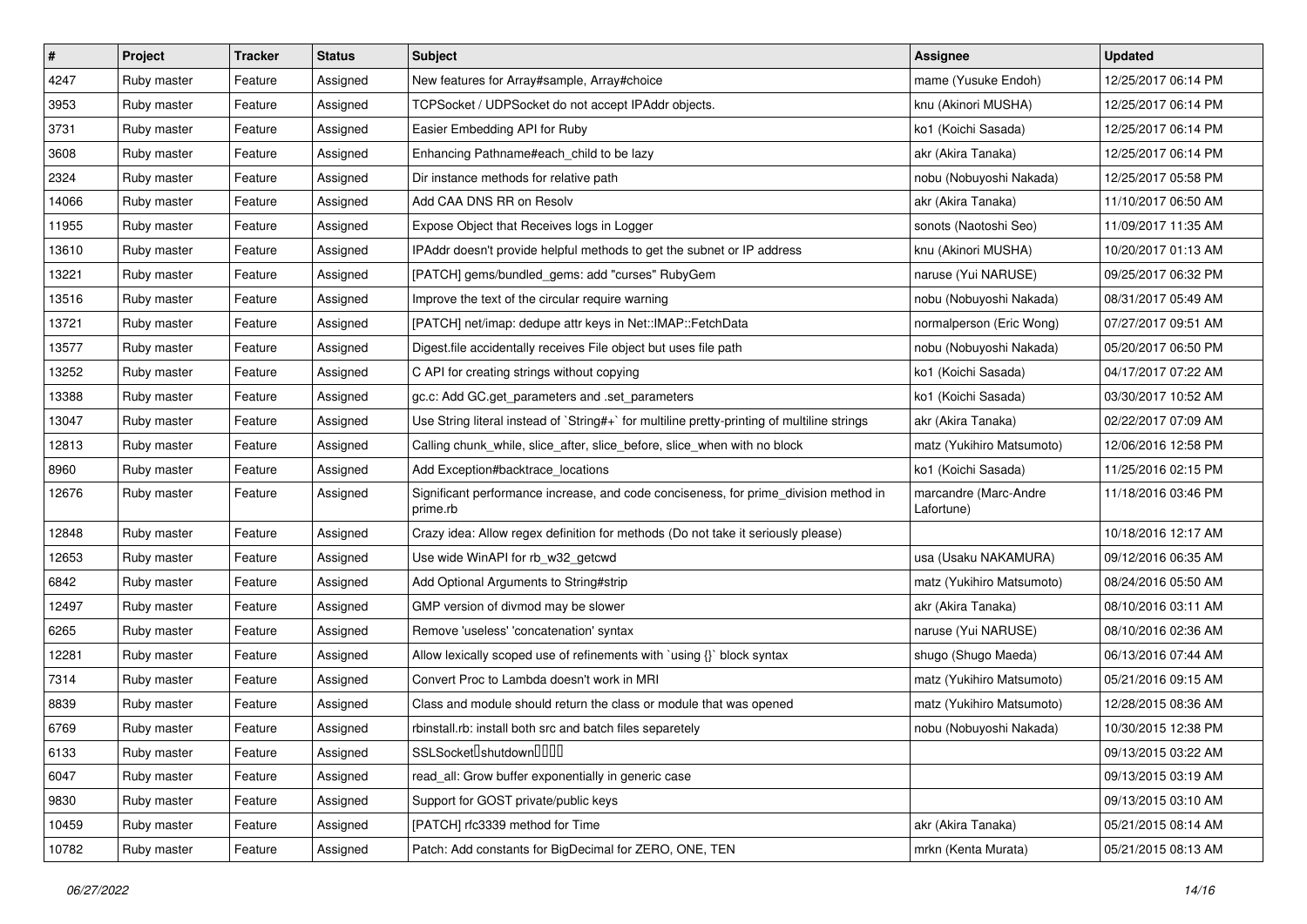| $\vert$ # | Project     | <b>Tracker</b> | <b>Status</b> | Subject                                                                                                                 | Assignee                              | <b>Updated</b>      |
|-----------|-------------|----------------|---------------|-------------------------------------------------------------------------------------------------------------------------|---------------------------------------|---------------------|
| 11028     | Ruby master | Feature        | Assigned      | standalone running single file ( zipped archives of ruby code) running **without<br>installation** using "gem install " | matz (Yukihiro Matsumoto)             | 04/04/2015 01:44 AM |
| 10481     | Ruby master | Feature        | Assigned      | Add "if" and "unless" clauses to rescue statements                                                                      | matz (Yukihiro Matsumoto)             | 01/18/2015 02:46 PM |
| 9816      | Ruby master | Feature        | Assigned      | 00000000000000000000                                                                                                    | matz (Yukihiro Matsumoto)             | 10/28/2014 08:29 AM |
| 9768      | Ruby master | Feature        | Assigned      | Method that is visible only within a certain module/class                                                               | matz (Yukihiro Matsumoto)             | 04/25/2014 06:43 AM |
| 9755      | Ruby master | Feature        | Assigned      | Thread::Backtrace::Location#defined class                                                                               | ko1 (Koichi Sasada)                   | 04/18/2014 09:22 AM |
| 8959      | Ruby master | Feature        | Assigned      | Allow top level prepend                                                                                                 | nobu (Nobuyoshi Nakada)               | 10/16/2013 03:22 AM |
| 7518      | Ruby master | Feature        | Assigned      | Fiddle::Pointer#to_str and Fiddle::Pointer#to_int should be removed                                                     | tenderlovemaking (Aaron<br>Patterson) | 08/15/2013 04:56 AM |
| 8083      | Ruby master | Feature        | Assigned      | Exit status is limited to one-byte values which is invalid for Windows                                                  | cruby-windows                         | 03/14/2013 08:26 PM |
| 18808     | Ruby master | Bug            | Assigned      | Cannot compile ruby 3.1.2 on powerpc64le-linux without disabling the jit features                                       | k0kubun (Takashi Kokubun)             | 06/20/2022 10:40 AM |
| 8445      | Ruby master | Bug            | Assigned      | IO.open and IO#set_enconding does not support :fallback option                                                          | akr (Akira Tanaka)                    | 06/14/2022 06:02 AM |
| 14607     | Ruby master | Bug            | Assigned      | Fix use of the rb_profile_frames start parameter                                                                        | ko1 (Koichi Sasada)                   | 06/09/2022 06:12 AM |
| 18464     | Ruby master | Bug            | Assigned      | RUBY_INTERNAL_EVENT_NEWOBJ tracepoint causes an interpreter crash when<br>combined with Ractors                         | ko1 (Koichi Sasada)                   | 06/08/2022 08:25 AM |
| 18790     | Ruby master | Bug            | Assigned      | cannot load such file -- digest (LoadError)                                                                             | hsbt (Hiroshi SHIBATA)                | 06/06/2022 12:41 AM |
| 17882     | Ruby master | Bug            | Assigned      | bootstraptest/test_ractor.rb:224 segfaults on Cygwin                                                                    | cruby-cygwin                          | 05/19/2022 08:20 AM |
| 13999     | Ruby master | Bug            | Assigned      | Cygwin DDD ripper state lex.rb DDDDDDDD                                                                                 | cruby-cygwin                          | 05/19/2022 08:20 AM |
| 12506     | Ruby master | <b>Bug</b>     | Assigned      | On cygwin, Feature #5994 does not work                                                                                  | cruby-cygwin                          | 05/19/2022 08:20 AM |
| 12445     | Ruby master | Bug            | Assigned      | Testing TestIO#test_open_fifo_does_not_block_other_threads results in deadlock on<br>cygwin                             | cruby-cygwin                          | 05/19/2022 08:20 AM |
| 12444     | Ruby master | <b>Bug</b>     | Assigned      | Segmentation fault when running TestException#test_machine_stackoverflow on cygwin                                      | cruby-cygwin                          | 05/19/2022 08:20 AM |
| 12442     | Ruby master | Bug            | Assigned      | TestArgf#test_textmode fails on cygwin                                                                                  | cruby-cygwin                          | 05/19/2022 08:20 AM |
| 18133     | Ruby master | Bug            | Assigned      | LTO: TestGCCompact#test ast compacts segfaults on i686                                                                  |                                       | 04/23/2022 04:19 PM |
| 18677     | Ruby master | Bug            | Assigned      | BigDecimal#power (**) returns FloatDomainError when passing an infinite parameter                                       | mrkn (Kenta Murata)                   | 04/20/2022 02:04 AM |
| 18727     | Ruby master | <b>Bug</b>     | Assigned      | Make failed on x86_64-cygwin (LoadError)                                                                                | peterzhu2118 (Peter Zhu)              | 04/16/2022 05:15 AM |
| 17196     | Ruby master | Bug            | Assigned      | Segmentation Fault with Socket#close in Ractors                                                                         | ko1 (Koichi Sasada)                   | 03/20/2022 01:52 PM |
| 18169     | Ruby master | Bug            | Assigned      | Local copies of gemified libraries are being released out of sync with their gems                                       | hsbt (Hiroshi SHIBATA)                | 02/25/2022 05:40 PM |
| 18572     | Ruby master | Bug            | Assigned      | Performance regression when invoking refined methods                                                                    | ko1 (Koichi Sasada)                   | 02/10/2022 12:48 AM |
| 17826     | Ruby master | <b>Bug</b>     | Assigned      | Ractor#take hangs if used in multiple Threads                                                                           | ko1 (Koichi Sasada)                   | 12/15/2021 01:30 PM |
| 18381     | Ruby master | <b>Bug</b>     | Assigned      | Default vs Bundled gems                                                                                                 | hsbt (Hiroshi SHIBATA)                | 12/15/2021 11:09 AM |
| 18024     | Ruby master | <b>Bug</b>     | Assigned      | Ractor crashes when connections are closed in multiple Ractors                                                          | ko1 (Koichi Sasada)                   | 12/14/2021 04:41 PM |
| 17998     | Ruby master | Bug            | Assigned      | ractor: process hanging (with ractors initialized, but not being used)                                                  | ko1 (Koichi Sasada)                   | 12/02/2021 08:17 PM |
| 14090     | Ruby master | <b>Bug</b>     | Assigned      | TestGc#test_interrupt_in_finalizer` fails very rarely                                                                   | ko1 (Koichi Sasada)                   | 12/02/2021 07:24 PM |